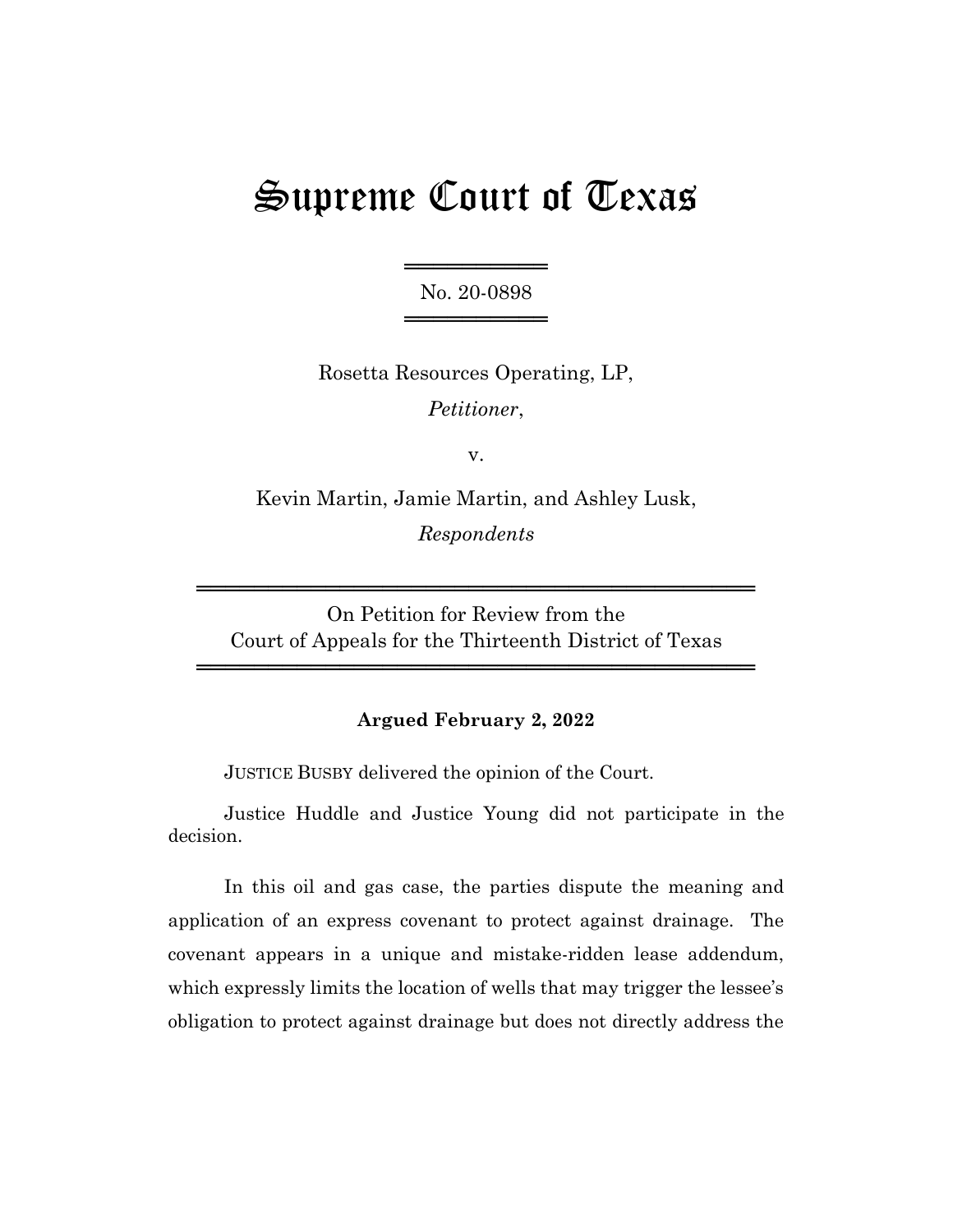location of wells that may cause drainage. The lessor plaintiffs argue that the covenant's language allows for separate triggering and draining wells, and that the lessee breached the covenant by failing to protect against drainage from a non-triggering well. The lessee defendant responds that it is only obligated to protect against drainage from the limited class of triggering wells.

We conclude that the addendum is ambiguous because both interpretations of this poorly drafted covenant are reasonable. We also reject the lessee's res judicata defense, but we conclude that the court of appeals improperly reversed the trial court's take-nothing summary judgment on the lessors' tort and statutory claims, which they did not challenge on appeal. We therefore reverse the court of appeals' judgment, reinstate the trial court's summary judgment in part as to the lessors' tort and statutory claims, and remand for further proceedings on their claim for breach of the lease.

#### **BACKGROUND**

The lessors are respondents Kevin Martin, Jamie Martin, and Ashley Lusk (the Martins), who own land in Live Oak County. They entered into mineral lease agreements with Mesquite Development in 2001 and 2006. The leases contain two key provisions related to drainage. Paragraph 5 of the 2001 agreement provided:

In the event a well or wells producing oil or gas in paying quantities should be brought in on adjacent land and within 330 feet of and draining the leased premises, or land pooled therewith, Lessee agrees to drill such offset well or wells as a reasonably prudent operator would drill under the same or similar circumstances. Lessee may at any time execute and deliver to Lessor or place of record a release or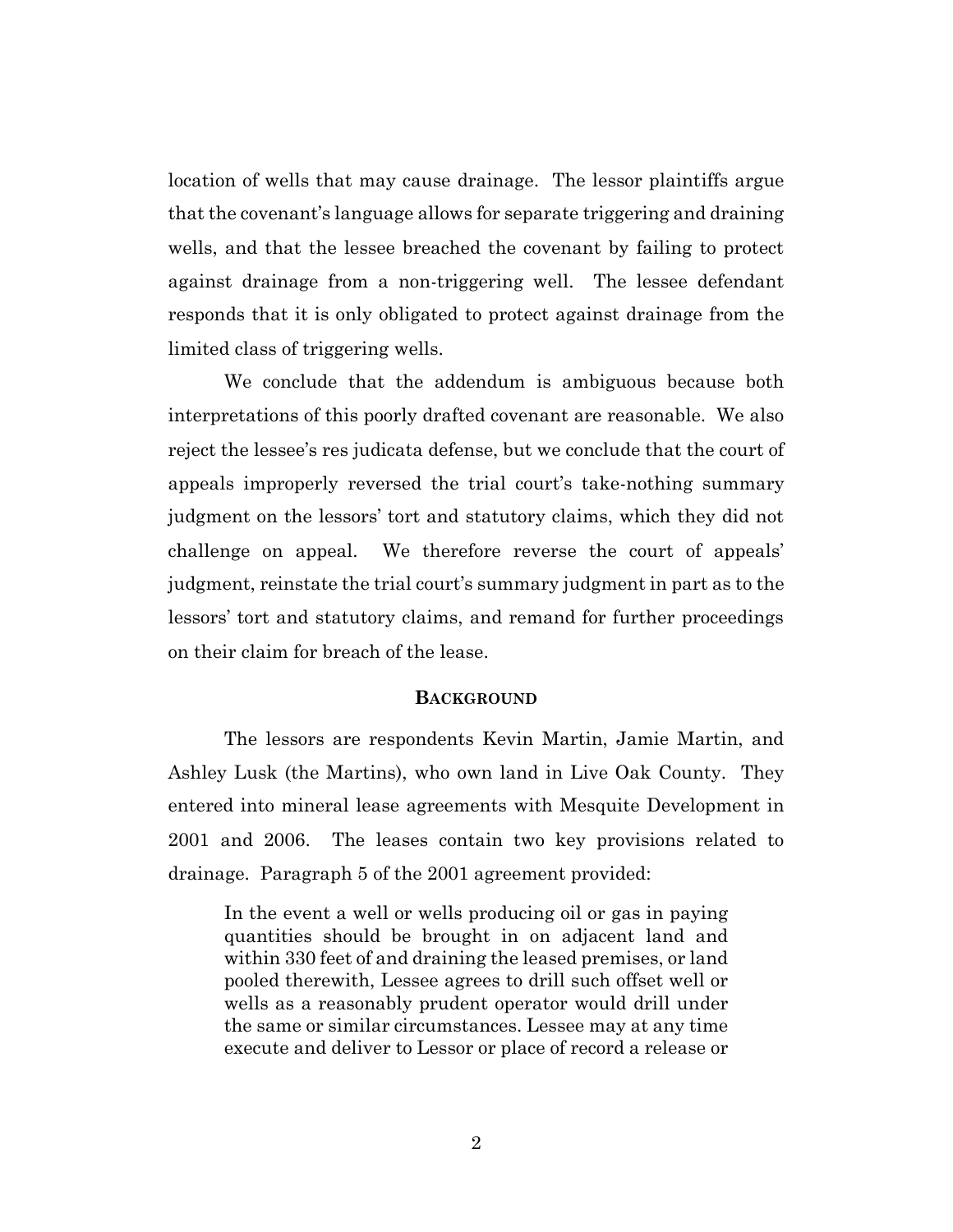releases covering any portion or portions of the above described premises and thereby surrender this lease as to such portion or portions and be relieved of all obligations as to the acreage surrendered.

In 2006, the parties agreed to various amendments and extensions including Addendum 18, which altered the terms of Paragraph 5 and is at issue here. The unique, customized language of Addendum 18 includes several typographical and grammatical errors and lacks helpful punctuation. We have inserted bold numbers and letters into its text (using brackets) to help organize its content and facilitate our analysis. Addendum 18 provides:

Notwithstanding anything contained herein to the contrary, it is further agreed that [**(1)(a)**] in the event a well is drilled on or in a unit containing part of this acreage or is drilled on acreage adjoining this Lease, [**(b)**] the Lessor [read "Lessee"], or its agent(s) shall protect the Lessee's [read "Lessor's"1] undrilled acreage from drainage and [**(2)**] in the opinions of reasonable and prudent operations [read "operators"2], [**(a)**] drainage is occurring on the un-drilled acreage, even though the draining well is located over three hundred-thirty (330) feet from the un-drilled acreage, [**(b)**] the Lessee shall spud an offset well on said un-drilled acreage or on a unit containing said acreage within twelve (12) months from the date the drainage began or release the acreage which is un-drilled or is not a part of a unit which is held by production.

<sup>1</sup> Both parties agree that "lessor" and "lessee" should be switched due to a scrivener's error.

<sup>2</sup> Rosetta argues that "operations" should read "operators" and claims that the Martins have never argued otherwise.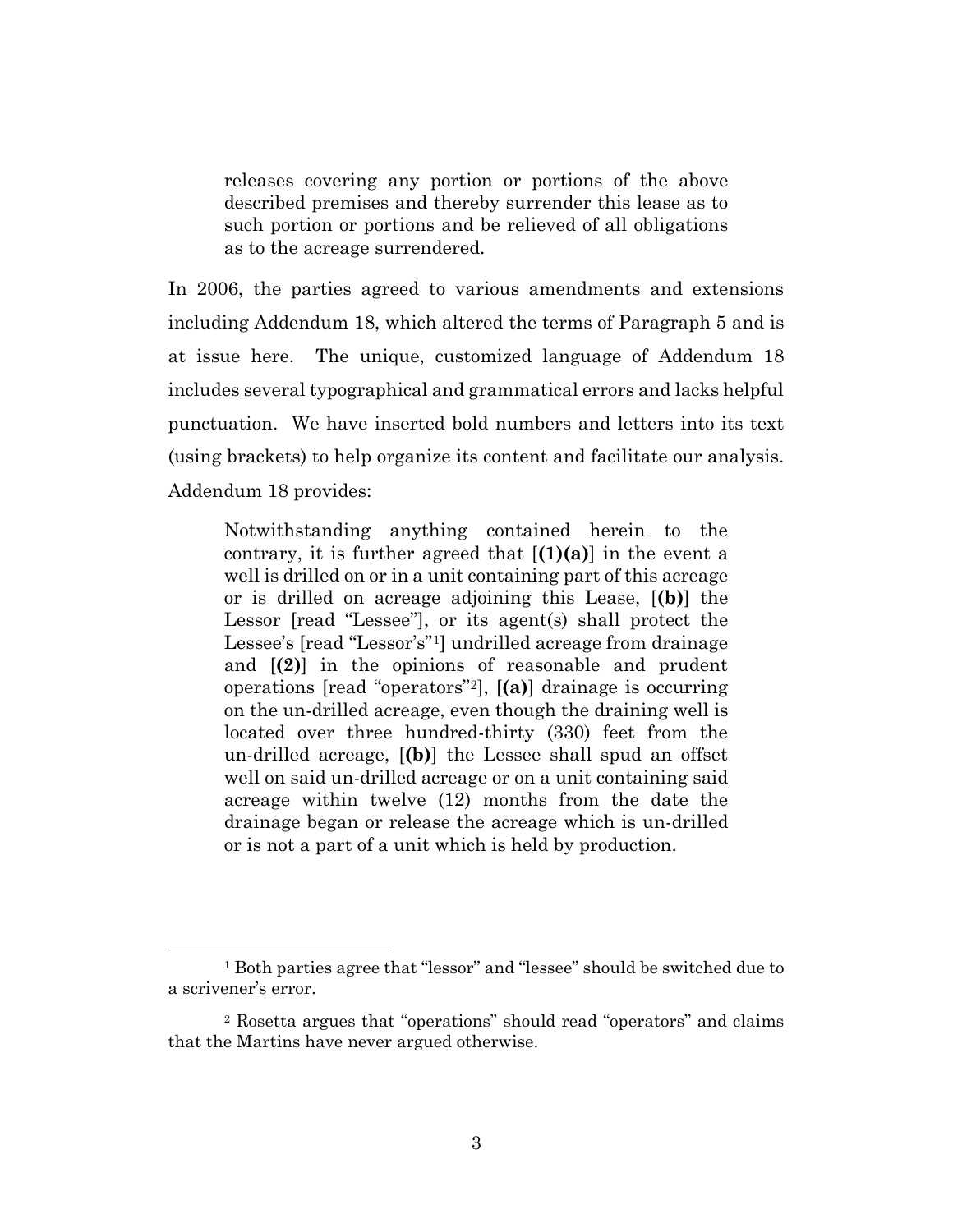Mesquite assigned its rights as lessee to petitioner Rosetta Resources Operating, LP, in 2007. Shortly thereafter, Newfield Exploration Co. and Dynamic Production, Inc. (collectively Newfield) joined with Rosetta to create the Martin Unit, which contained portions of the Martin Lease (the Martin Pooled Acreage) and property from unrelated leases. The southern portion of the Martin Lease acreage was not included in the unit. Rosetta assigned a percentage of its royalty interest in the Martin Pooled Acreage to Newfield but retained its entire interest in the non-unitized acreage to the south.

In 2008, Newfield drilled a well on the Martin Pooled Acreage (the Martin Well). In 2009, Newfield created a separate unit (the Simmons Unit) that does not adjoin the Martin Lease and drilled a well on that acreage (the Simmons Well).

In 2014, the Martins sued Rosetta and Newfield for breach of Addendum 18, alleging that the addendum obligated the lessees to protect the undrilled lease acreage south of the Martin Unit from drainage caused by the Simmons Well. The Martins also brought claims for common-law fraud, negligence, conversion, mineral trespass, breach of fiduciary duty, and violation of the Theft Liability Act. The lessees responded that the Simmons Well had not triggered their obligation to protect the undrilled acreage from drainage because it was not drilled on property adjoining the Martin Lease.

The trial court granted summary judgment for Newfield and severed the claims against it from those against Rosetta. Rosetta then moved for its own summary judgment on all the Martins' claims on several grounds.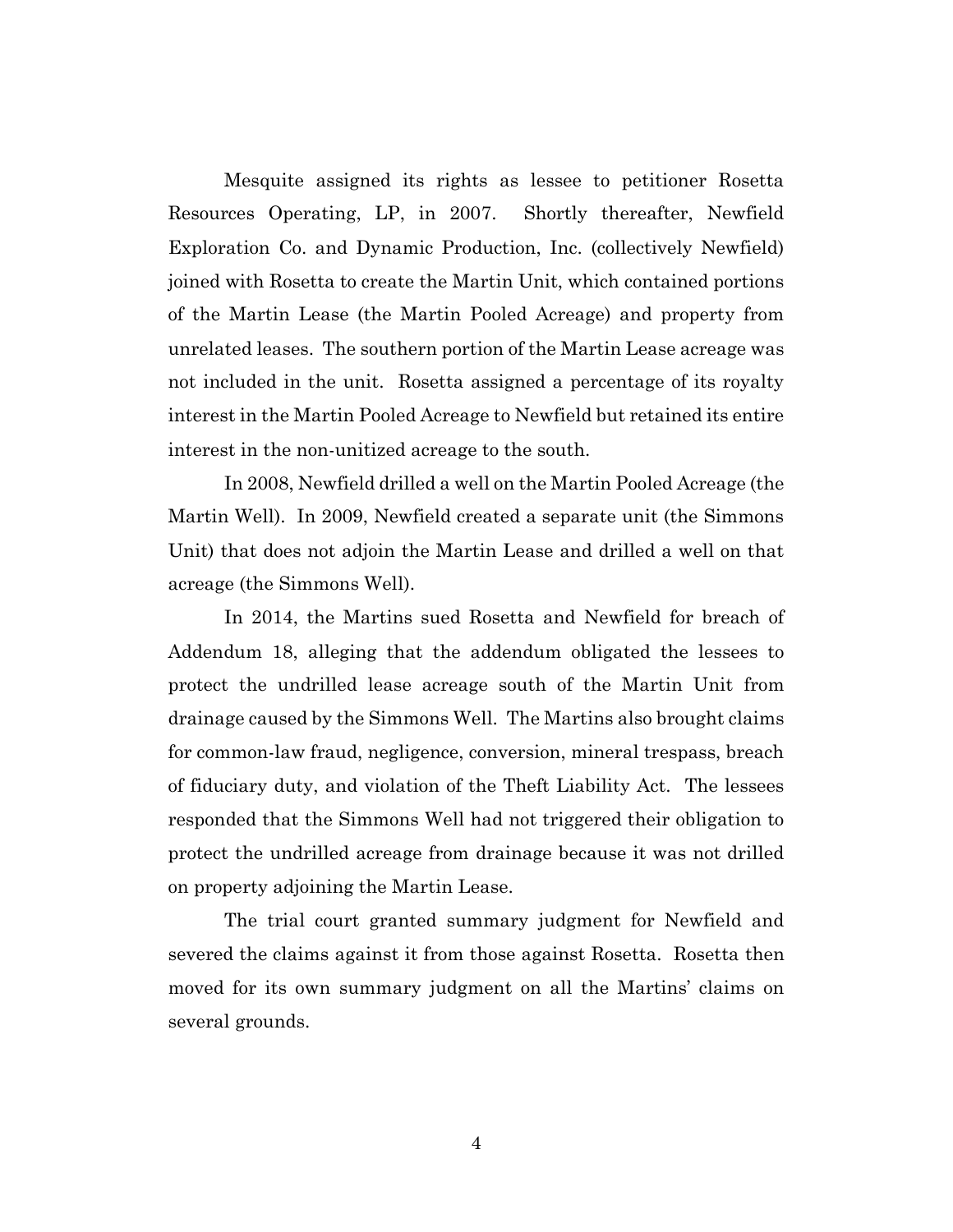On appeal from Newfield's summary judgment, the Martins argued—for the first time—that the Martin Well had triggered Addendum 18's covenant to protect against drainage, and that this obligation encompassed any drainage from the Simmons Well. *Martin v. Newfield Expl. Co.*, No. 13-17-00104-CV, 2018 WL 1633574, at \*3 (Tex. App.—Corpus Christi–Edinburg Apr. 5, 2018, pet. denied) (mem. op.). Rejecting that position as waived, the court of appeals affirmed, agreeing with Newfield that the Simmons Well did not trigger Addendum 18. *Id.*

After the Newfield appeal, the trial court returned to Rosetta's motion for summary judgment, inviting the Martins to submit additional briefing and to move for summary judgment regarding the effect of the Martin Well. The Martins filed a second amended petition and a motion for partial summary judgment, asserting that Rosetta's obligation to protect against drainage—including that caused by the Simmons Well—was triggered by the Martin Well. The trial court granted Rosetta's motion for summary judgment on all the Martins' claims and denied the Martins' motion.

The court of appeals reversed and remanded, instructing the trial court to grant partial summary judgment for the Martins. \_\_\_ S.W.3d \_\_\_, 2020 WL 5887566, at \*6 (Tex. App.—Corpus Christi–Edinburg Oct. 1, 2020). Construing Addendum 18, the court concluded that the Martin Well triggered both a general duty to protect against drainage and a specific obligation to spud an offset well or release the undrilled acreage if, "in the opinions of reasonable and prudent operations, drainage is occurring on the un-drilled acreage." *Id.* at \*5. The court of appeals also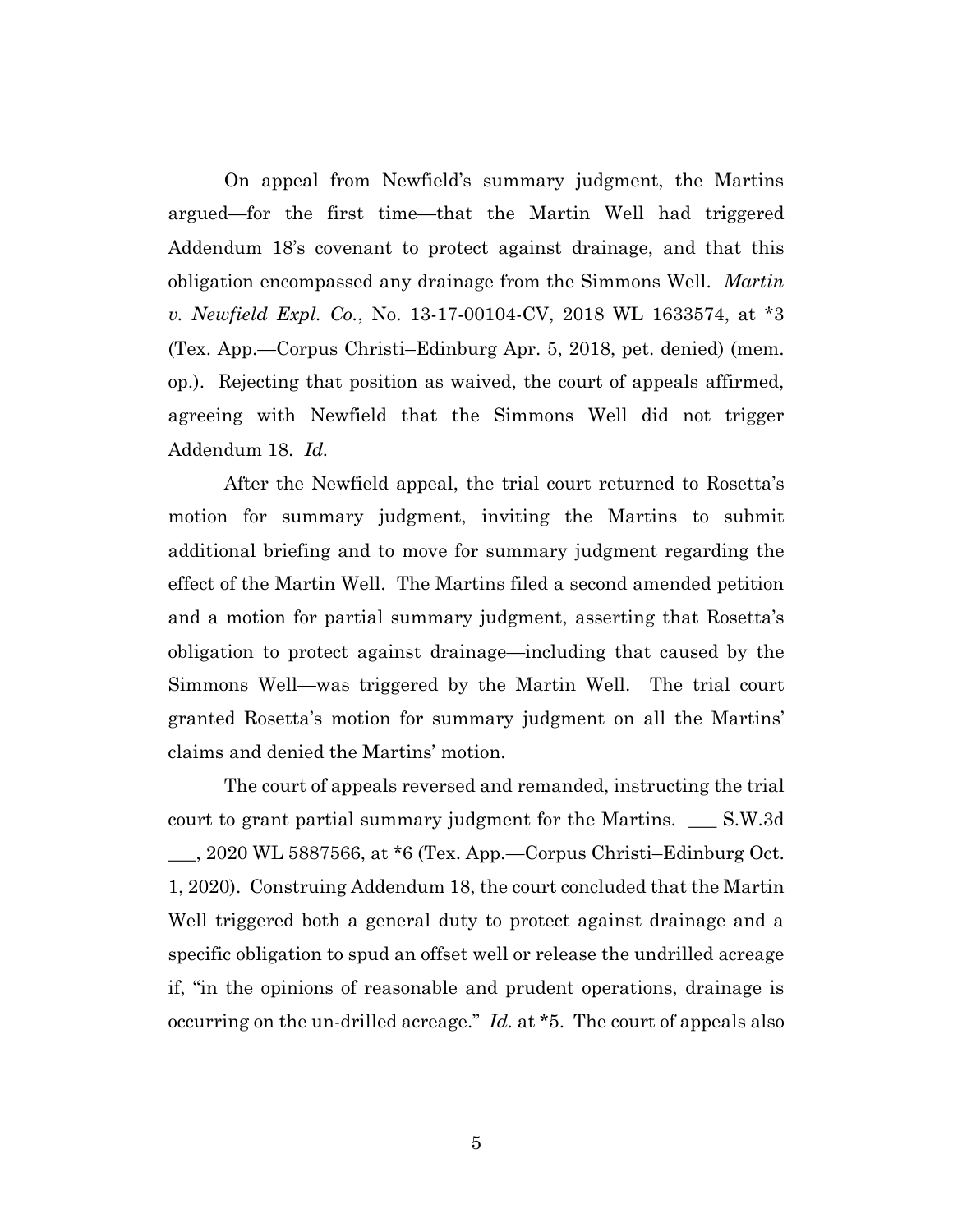concluded that the record showed drainage was indisputably occurring. *Id.* Additionally, because Rosetta and Newfield owned different interests and Rosetta's interests were not at issue during Newfield's summary judgment proceedings, the court of appeals rejected Rosetta's res judicata defense. *Id.*

Rosetta petitions for review, arguing that (1) Addendum 18 cannot be construed to allow separate triggering and draining wells, (2) the Martins' argument that the Martin Well triggered Addendum 18 is barred by res judicata, (3) the court of appeals erroneously concluded that drainage was not in dispute, and (4) the court erroneously reversed Rosetta's summary judgment as to all the Martins' claims when the Martins' appeal addressed only their claim for breach of contract. In response, the Martins argue that (1) the plain language of Addendum 18 allows for separate triggering and draining wells, (2) the court of appeals correctly concluded that the elements of res judicata were not met, (3) the summary judgment record includes production reports that establish drainage, and (4) in the alternative, Addendum 18 is ambiguous.

#### **ANALYSIS**

## **I. Addendum 18 is ambiguous regarding whether the Martin Well triggered Rosetta's obligation to protect against drainage from the Simmons Well.**

#### **A. Standard of review and applicable law**

We review summary judgments de novo. *Scripps NP Operating, LLC v. Carter*, 573 S.W.3d 781, 790 (Tex. 2019). To prevail on a motion for traditional summary judgment, the movant must show that no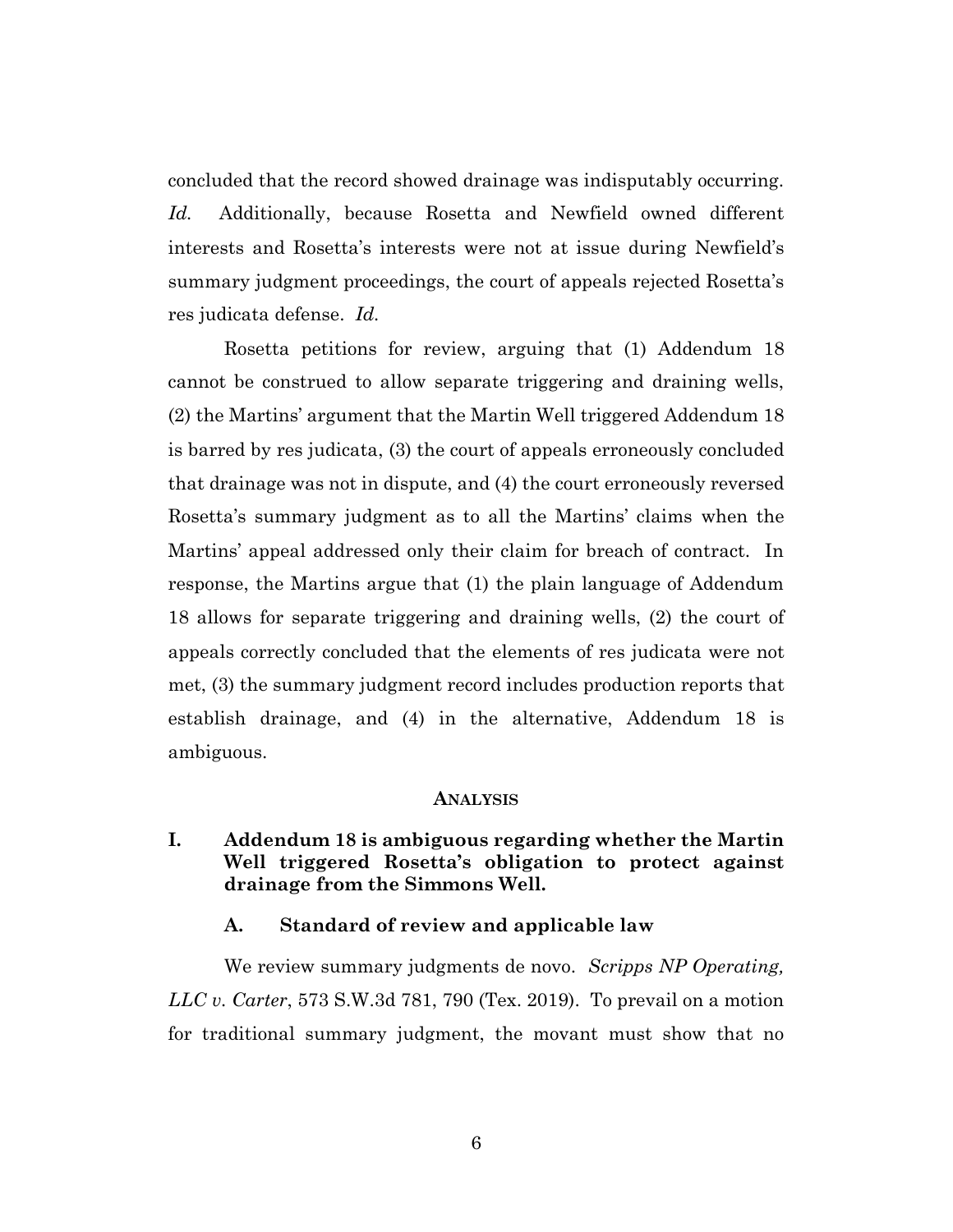material fact issues exist and that it is entitled to judgment as a matter of law. TEX. R. CIV. P. 166a(c). "When both parties move for summary judgment and the trial court grants one motion and denies the other, . . . we review both sides' summary judgment evidence and render the judgment the trial court should have rendered." *S. Crushed Concrete, LLC v. City of Houston*, 398 S.W.3d 676, 678 (Tex. 2013).

Mineral leases are contracts, so their meaning is determined using general principles of contract construction. *Endeavor Energy Res., L.P. v. Energen Res. Corp.*, 615 S.W.3d 144, 147–48 (Tex. 2020). The goal of contract construction is to ascertain the parties' intent as expressed in the language of the agreement. *Id.* at 148.

Whether a mineral lease is ambiguous is a question of law. *R & P Enters. v. LaGuarta, Gavrel & Kirk, Inc.*, 596 S.W.2d 517, 518 (Tex. 1980). An ambiguity exists when a contract's "meaning is uncertain and doubtful or it is reasonably susceptible to more than one interpretation." *In re Davenport*, 522 S.W.3d 452, 457 (Tex. 2017) (orig. proceeding). If there is "more than one reasonable interpretation" of the contractual language, then a fact issue arises regarding the parties' intent. *Columbia Gas Transmission Corp. v. New Ulm Gas, Ltd.*, 940 S.W.2d 587, 589 (Tex. 1996). Parties' conflicting interpretations cannot alone create an ambiguity. *Apache Deepwater, LLC v. McDaniel Partners, Ltd.*, 485 S.W.3d 900, 904 (Tex. 2016). Even if parties agree that a contract is unambiguous and argue that the unambiguous language merely creates different results, we may independently conclude that the contract is ambiguous as a matter of law. *URI, Inc. v. Kleberg County*, 543 S.W.3d 755, 763 (Tex. 2018). "When a contract contains an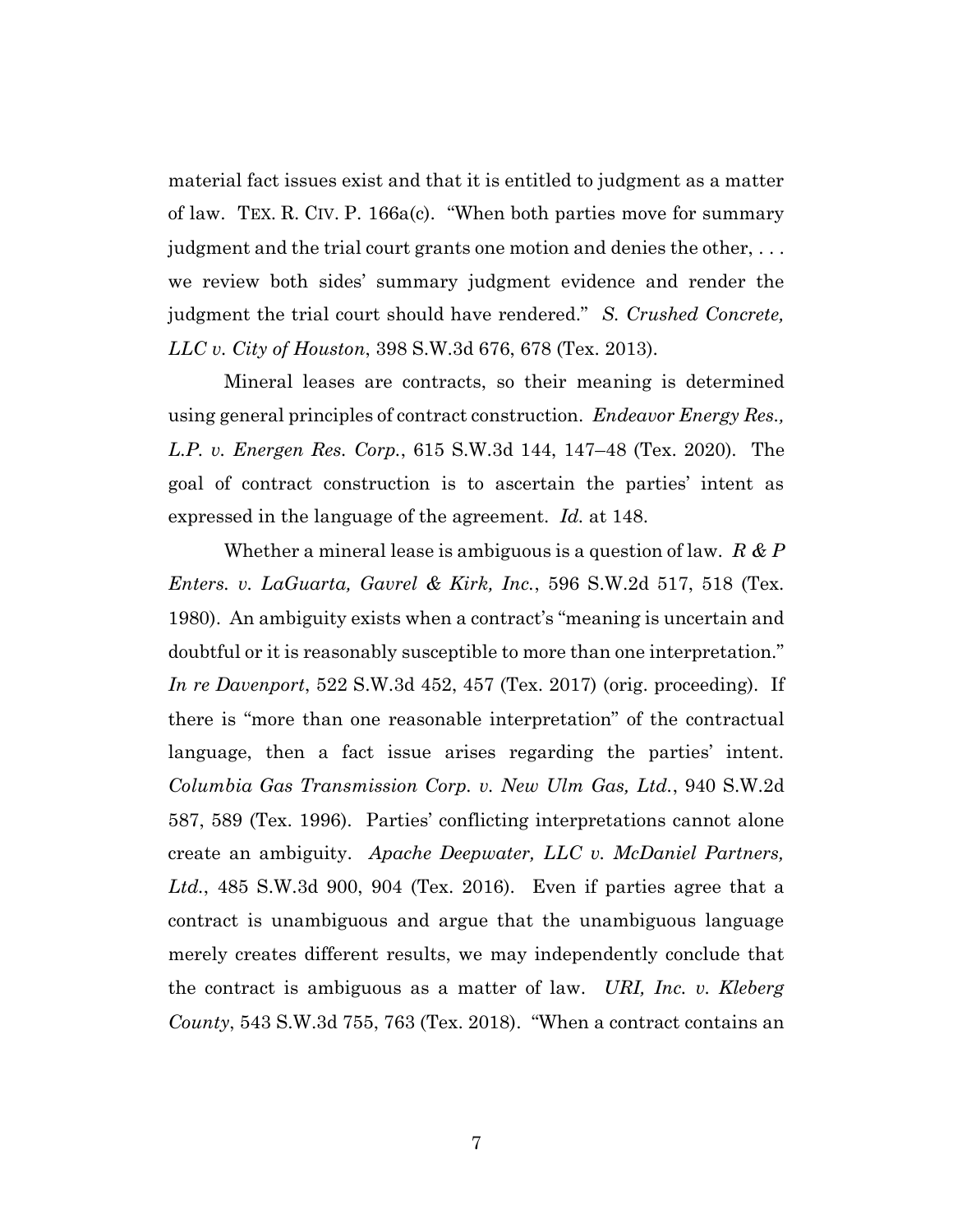ambiguity, the granting of a motion for summary judgment is improper because the interpretation of the instrument becomes a fact issue." *Coker v. Coker*, 650 S.W.2d 391, 394 (Tex. 1983); *see also J.M. Davidson, Inc. v. Webster*, 128 S.W.3d 223, 229 (Tex. 2003).

To determine whether a lease is ambiguous, we must consider its language as a whole in light of well-settled construction principles. *Piranha Partners v. Neuhoff*, 596 S.W.3d 740, 743 (Tex. 2020) (citing *URI*, 543 S.W.3d at 763). These principles include giving the language its plain, ordinary, generally accepted meaning, *URI*, 543 S.W.3d at 764, considering the context in which words are used, *id.*, avoiding constructions that render provisions meaningless, *Coker*, 650 S.W.2d at 393, and construing contract provisions together so as to give effect to the whole, *Citizens Nat'l Bank in Abilene v. Tex. & P. Ry. Co.*, 150 S.W.2d 1003, 1006 (Tex. 1941). We also avoid constructions of contract language that would lead to absurd results. *Hemyari v. Stephens*, 355 S.W.3d 623, 626 (Tex. 2011) (per curiam). Extrinsic evidence cannot be used to create ambiguity within a contract, but it may be admitted if the court determines that the contract is ambiguous. *Cmty. Health Sys. Pro. Servs. Corp. v. Hansen*, 525 S.W.3d 671, 681 (Tex. 2017).

The Martins' claims for breach of contract rely largely on the plain language of the lease. The lease provision at issue, Addendum 18, is an express covenant to protect against drainage.3 When oil and gas leases

<sup>3</sup> The Martins have also alleged that Rosetta breached an implied covenant to protect against drainage, but the parties' briefing in this Court does not separately address this allegation. Because we are remanding for further proceedings on the Martins' claim for breach of contract, the parties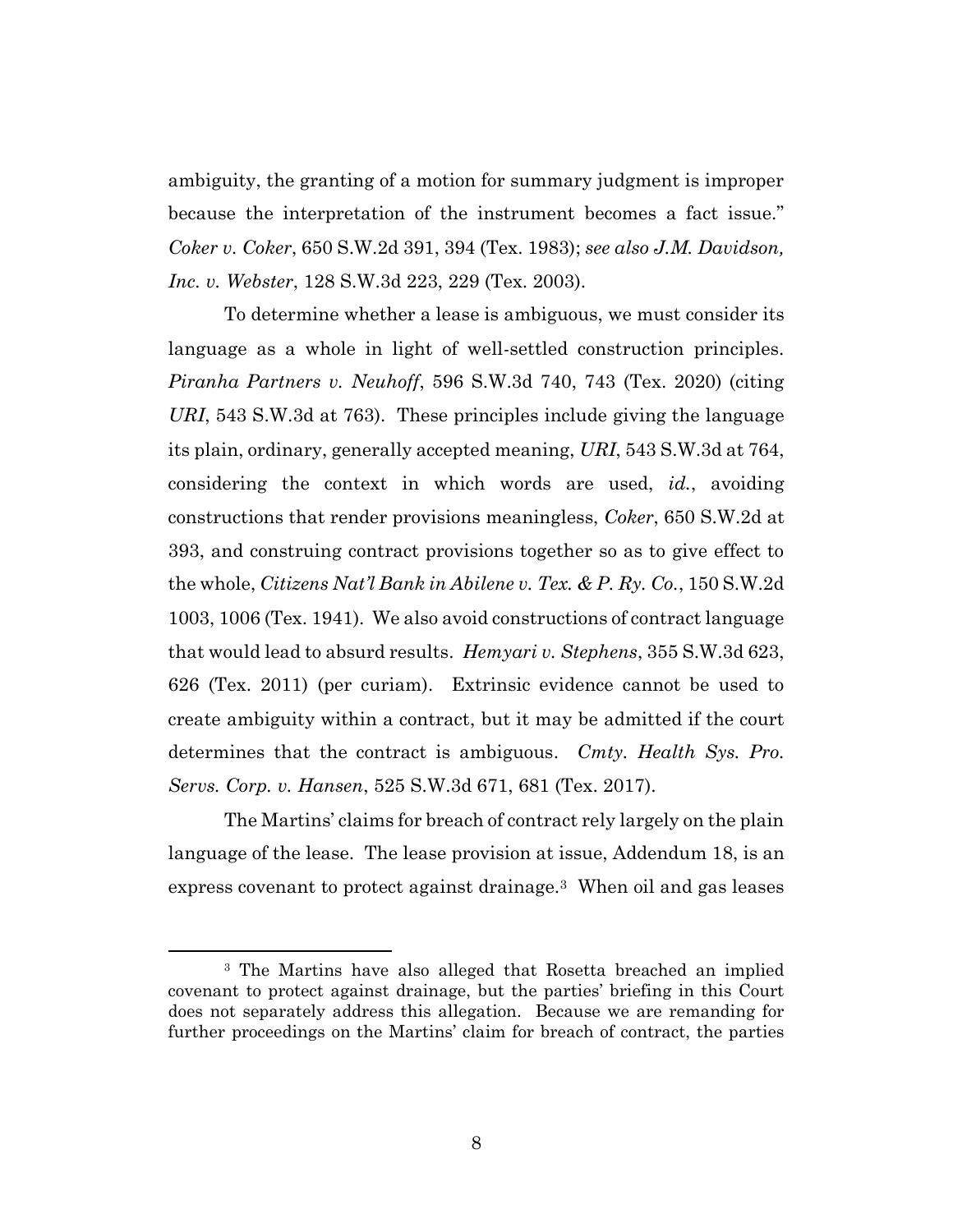do not expressly address drainage, a covenant to protect against both local and field-wide drainage is implied. *Amoco Prod. Co. v. Alexander*, 622 S.W.2d 563, 567–68 (Tex. 1981). Parties often supersede this implied covenant with contractual language that imposes certain obligations on the lessee. *See Bowden v. Phillips Petroleum Co.*, 247 S.W.3d 690, 701 (Tex. 2008); 8 PATRICK H. MARTIN & BRUCE M. KRAMER, WILLIAMS & MEYERS OIL AND GAS LAW: MANUAL OF TERMS 683 (2020). Such obligations commonly include the drilling of an offset well, the payment of offset royalties, or the release of acreage. *See* 8 MANUAL OF TERMS at 684–85. Breach of a covenant gives rise to liability for damages. *See Rogers v. Ricane Enters., Inc.*, 772 S.W.2d 76, 79 (Tex. 1989).

Though Addendum 18 is an express covenant to protect against drainage, it incorporates the "reasonable and prudent operat[or]" standard of care (RPO standard), which also applies to the implied covenant to protect against drainage.<sup>4</sup> A plaintiff must show two elements to establish breach of an implied covenant: "proof (1) of substantial drainage from the lessor's field, and (2) that a reasonably prudent operator would have acted to prevent the drainage." *Kerr– McGee Corp. v. Helton*, 133 S.W.3d 245, 253 (Tex. 2004), *abrogated on other grounds by Coastal Oil & Gas Corp. v. Garza Energy Tr.*, 268

are free to litigate the alleged implied covenant on remand if there is still a dispute regarding whether such a covenant exists or was breached.

<sup>4</sup> *See Amoco*, 622 S.W.2d at 567–68 (explaining that "the standard of care in testing the performance of implied covenants by lessees is that of a reasonably prudent operator under the same or similar facts and circumstances").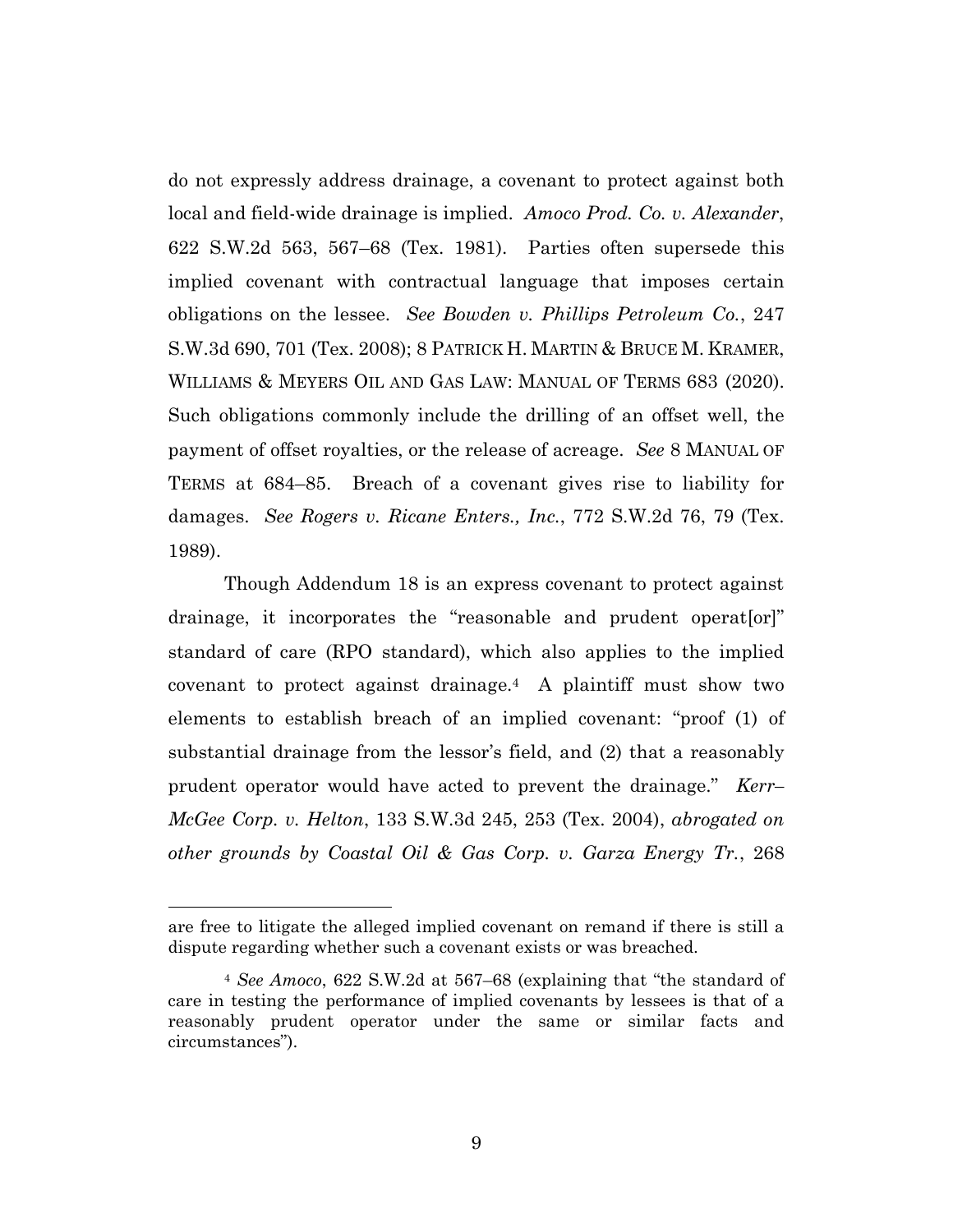S.W.3d 1 (Tex. 2008). A reasonably prudent operator would not act to prevent drainage unless there was a reasonable expectation of profit. *Clifton v. Koontz*, 325 S.W.2d 684, 695–96 (Tex. 1959).

Parties are free to draft novel contractual terms that produce results some may consider odd; a court's duty is to give effect to the parties' intent as expressed in the contract's language. *Burlington Res. Oil & Gas Co. LP v. Tex. Crude Energy, LLC*, 573 S.W.3d 198, 211 (Tex. 2019). From our review of available sources, it appears that Addendum 18 is an outlier among express covenants to protect against drainage. As the court of appeals noted, not only are the addendum's provisions unique, they "suffe[r] from both a lack of accuracy and a lack of clarity," including typographical and grammatical errors. 2020 WL 5887566, at \*3. As a result, we caution that our construction of Addendum 18 in this opinion may not provide useful guidance for determining how covenants to protect against drainage typically function.

# **B. Though Addendum 18 lacks a coherent structure and helpful punctuation, many of its substantive provisions are unambiguous.**

The parties offer competing interpretations of Addendum 18, and we focus on its language to determine the reasonableness of those interpretations. *See Columbia Gas*, 940 S.W.2d at 589. To frame our discussion of the disputed terms, we begin by setting out the unambiguous portions of Addendum 18. When holding that a portion of a contract is ambiguous, an appellate court should explain as much of the contract's unambiguous meaning as possible regarding the disputed issue, which will assist the parties and trial court in framing the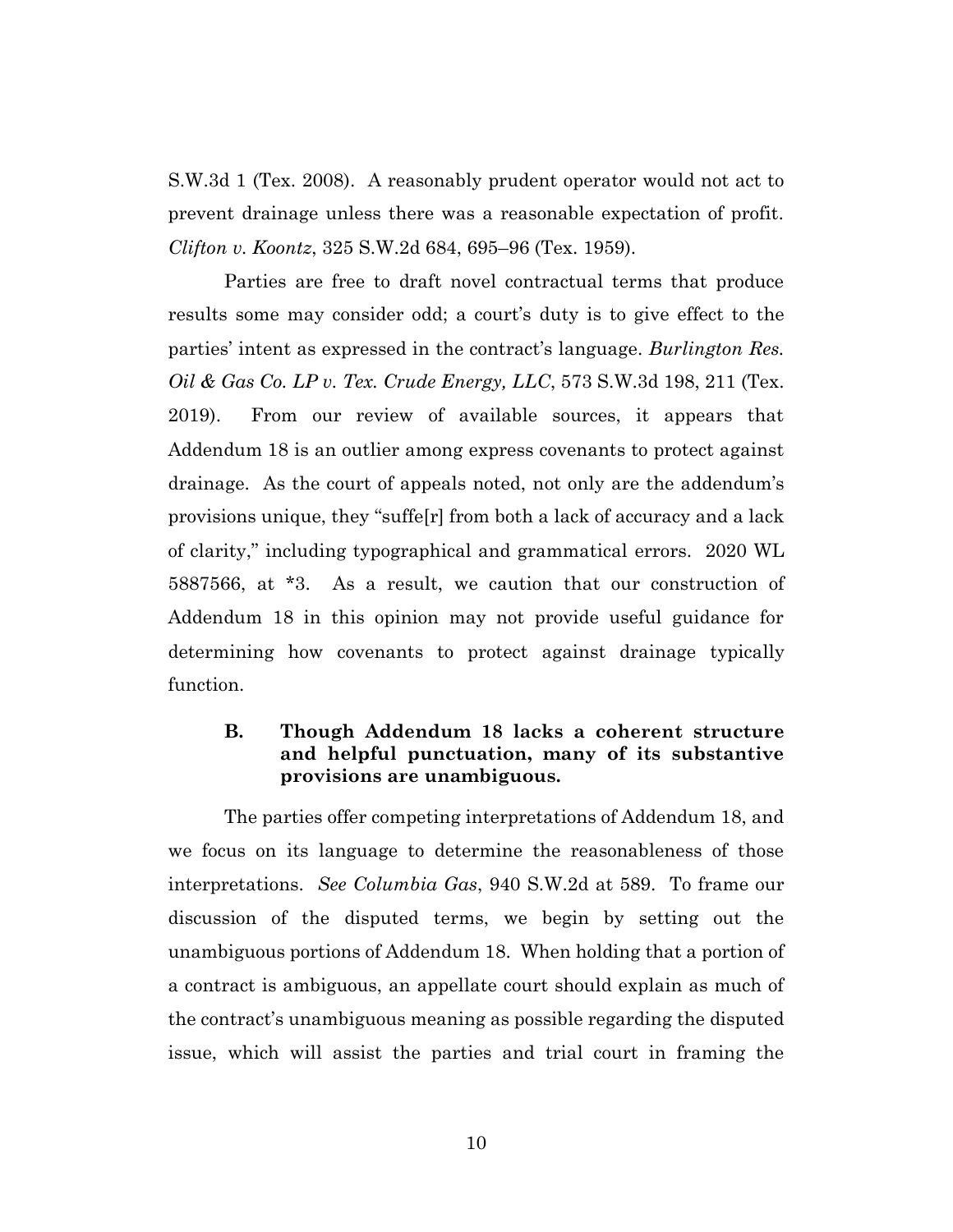remaining questions for the jury to resolve on remand. *Cf. J.M. Davidson, Inc.*, 128 S.W.3d at 229 ("[W]e must examine and consider the entire writing in an effort to harmonize and give effect to all the provisions of the contract so that none will be rendered meaningless."); *Columbia Gas*, 940 S.W.2d at 589 ("Whether a contract is ambiguous is a question of law that must be decided by examining the contract as a whole in light of the circumstances present when the contract was entered.").

For ease of reference, we have broken down Addendum 18's language into four parts: the Trigger (1)(a), Obligation (1)(b), Standard (2)(a), and Performance (2)(b) parts. Together, these parts unambiguously impose an obligation on Rosetta that is triggered under limited conditions and that uses an RPO standard to measure whether and when Rosetta must take certain actions to perform that obligation.

## **1. Trigger – part (1)(a)**

Part (1)(a) lists various events that provide an initial condition for the covenant contained in parts  $(1)(b)$  and  $(2)$ . Though the parties disagree about whether part  $(1)(a)$  limits part  $(1)(b)$ , a question we address below, part  $(1)(a)$  at least defines a triggering event that marks the beginning of Rosetta's obligation: when a well is drilled in one of the specified locations.

Typically, express covenants to protect against drainage are triggered by drilling on adjoining or proximity-limited acreage. *See* 8 MANUAL OF TERMS at 683. But under this non-typical clause, three types of wells may serve as a trigger: a well "on [leased] acreage," a well drilled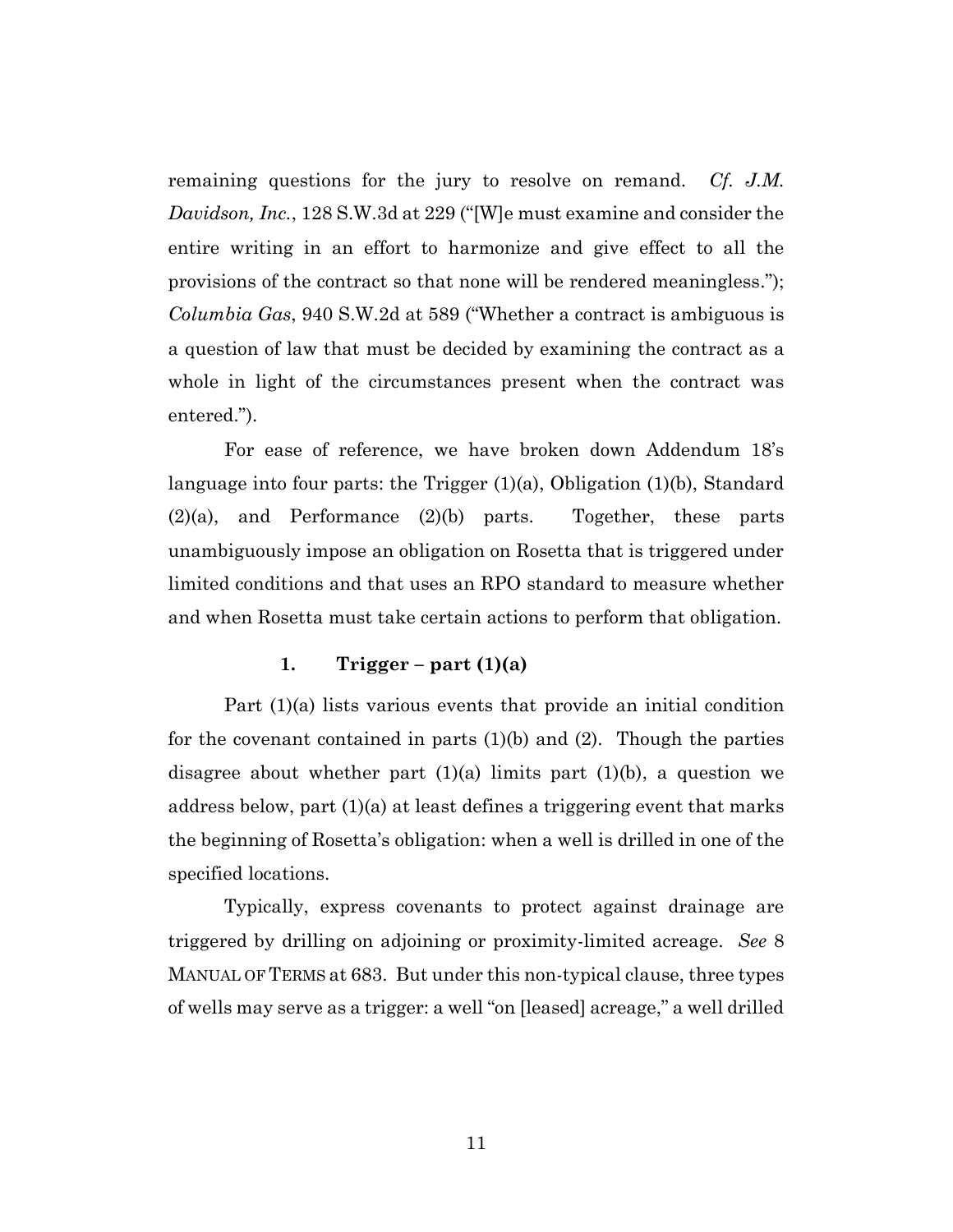"in a unit containing" leased acreage (thus including acreage pooled with leased acreage), or a well "on acreage adjoining" leased acreage.

Applying this language from part (1)(a) to undisputed facts in the summary judgment record, we conclude that the Simmons Well does not qualify as a triggering well because it is outside the lease and unit and is not located on adjoining acreage. *See Newfield*, 2018 WL 1633574, at \*3–4. The Martin Well qualifies as a triggering well, however, because it is located on leased acreage and in a unit containing part of the leased acreage.

## 2. **Obligation** –  $part(1)(b)$

Part (1)(b) contains the substance of Rosetta's promise to the Martins. This part explains what Rosetta is obligated to do: protect the lease's "un-drilled acreage" from drainage. Express covenants to protect against drainage commonly obligate the lessee to protect the entire lease, but Addendum 18 uniquely limits Rosetta's responsibility to the "un-drilled" portion of the Martin Lease, which the parties agree is the non-pooled southern portion. This limitation may impact how a reasonably prudent operator evaluates whether drainage is occurring. Addendum 18 does not otherwise define "drainage," and the parties dispute whether "drainage" is limited by part  $(1)(a)$ . We address these issues below.

## **3. Standard – part (2)(a)**

Compared to the broad "protect[ion]" Rosetta promised to provide in part (1)(b), part (2) contains a more specific set of instructions for when "drainage is occurring." In particular, part  $(2)(a)$  selects a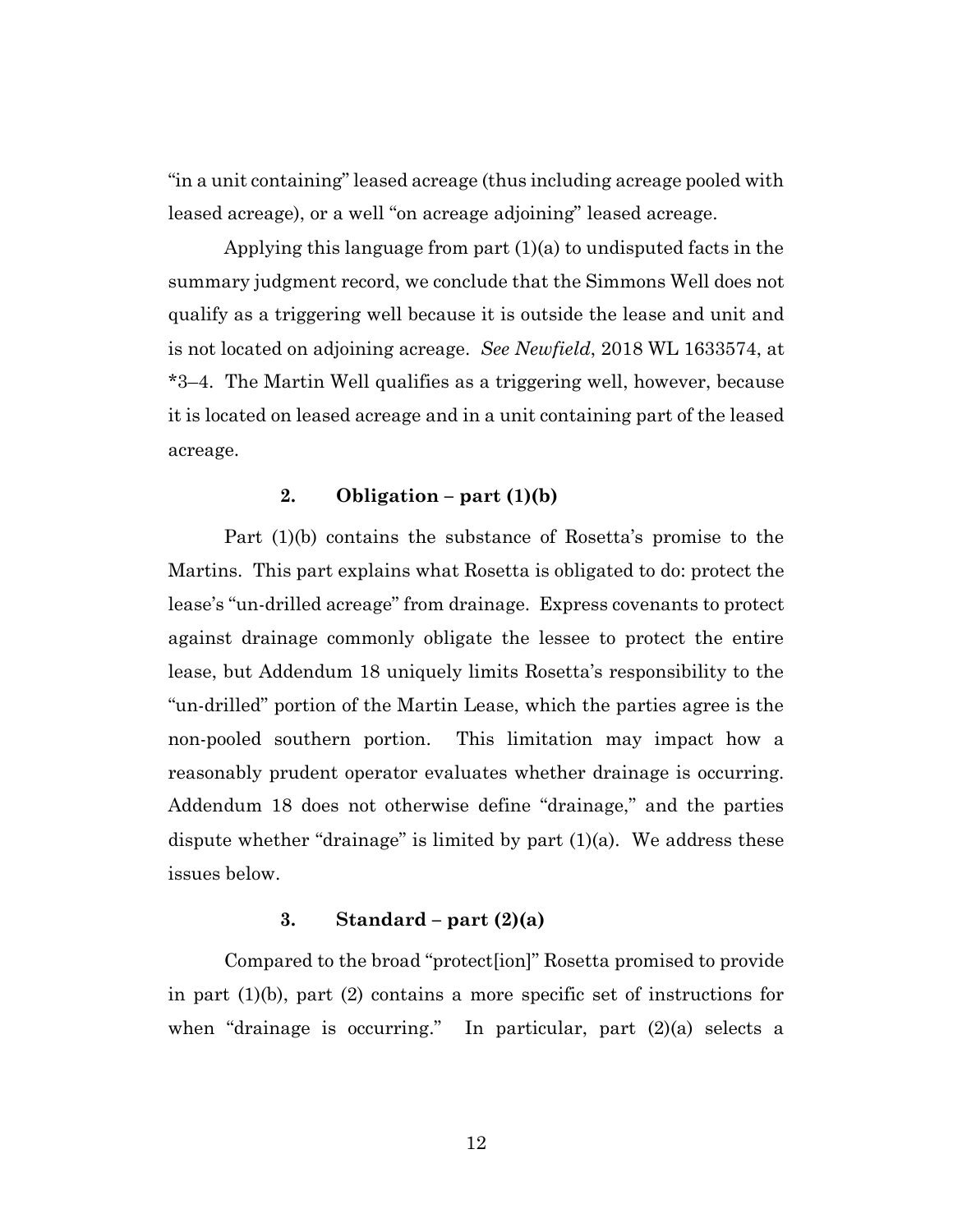standard for measuring whether Rosetta must take action or risk breach: the reasonably prudent operator standard. Together, parts (2)(a) and (2)(b) provide that when a reasonably prudent operator would conclude drainage is occurring, it must take certain actions within a twelve-month period thereafter to avoid breaching the covenant.

As mentioned above, the common-law standard that governs an implied covenant to protect against drainage involves two elements: proof of substantial drainage and that a reasonably prudent operator would expect it to be profitable to take action to prevent such drainage. *See Kerr–McGee*, 133 S.W.3d at 253; *Clifton*, 325 S.W.2d at 695*–*96. Addendum 18's text indicates, however, that the parties did not adopt the common-law standard in its entirety by referring to reasonable and prudent operations.

Departing from the "substantial drainage" element of the standard, part (2)(a) requires a lessee to act only if, "in the opinions of reasonable and prudent operat[ors], *drainage is occurring* on the un-drilled acreage." (Emphasis added). Though "occurring" drainage provides a lower threshold than "substantial drainage," the addendum's use of "is occurring" signals that a reasonable opinion regarding actual drainage is required, not a showing of deemed drainage (an approach used in some express covenants). As to the second element of the standard, which requires that an operator act to prevent such drainage only if there is a reasonable expectation of profit, the parties do not address whether the language of part (2) is consistent with this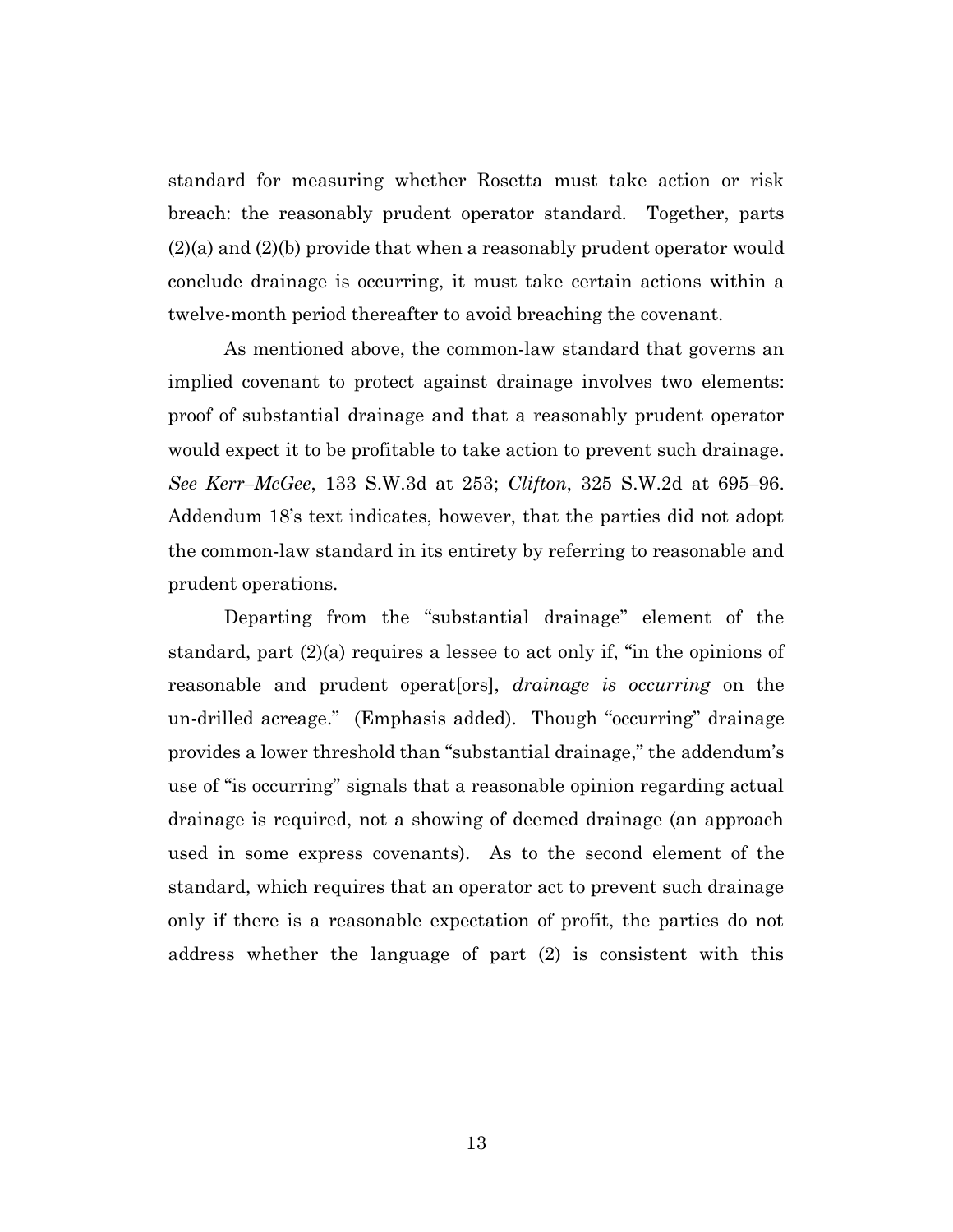element.5 In other words, the parties have not offered any views on whether the reference to a reasonably prudent operator requires evidence that action would be profitable before Rosetta must take one of the actions specified in part  $(2)(b)$ . We likewise express no view on this question, and the parties may address it on remand if it proves necessary to do so.

## **4. Performance – part (2)(b)**

Part (2)(b) provides the actions that Rosetta must take once a reasonably prudent operator would form an opinion that drainage is occurring. This part of the addendum addresses how Rosetta may avoid breach: by spudding an offset well in the twelve months after drainage occurs or releasing the undrilled acreage. Departing from the implied covenant, which gives the lessee a variety of options to protect against field-wide drainage, <sup>6</sup> Addendum 18 gives Rosetta only two options.

Despite grammatical problems, scrivener's errors, and a dearth of helpful punctuation, most of Addendum 18's requirements are unambiguous. The basic parts are there: Rosetta's obligation in

<sup>5</sup> *Cf. Bell v. Chesapeake Energy Corp.*, No. 04-18-00129-CV, 2019 WL 1139584, at \*10 (Tex. App.—San Antonio Mar. 13, 2019, pet. denied) (mem. op.) (holding that because the "second element clearly refers back to the first," change to RPO drainage element—"deemed drainage" instead of "substantial drainage"—"logically negate[d] the requirement of proving economic benefit").

<sup>6</sup> "The duties of a reasonably prudent operator to protect from field-wide drainage may include (1) drilling replacement wells, (2) re-working existing wells, (3) drilling additional wells, (4) seeking field-wide regulatory action, (5) seeking Rule 37 exceptions from the Railroad Commission, (6) seeking voluntary unitization, and (7) seeking other available administrative relief." *Amoco*, 622 S.W.2d at 568.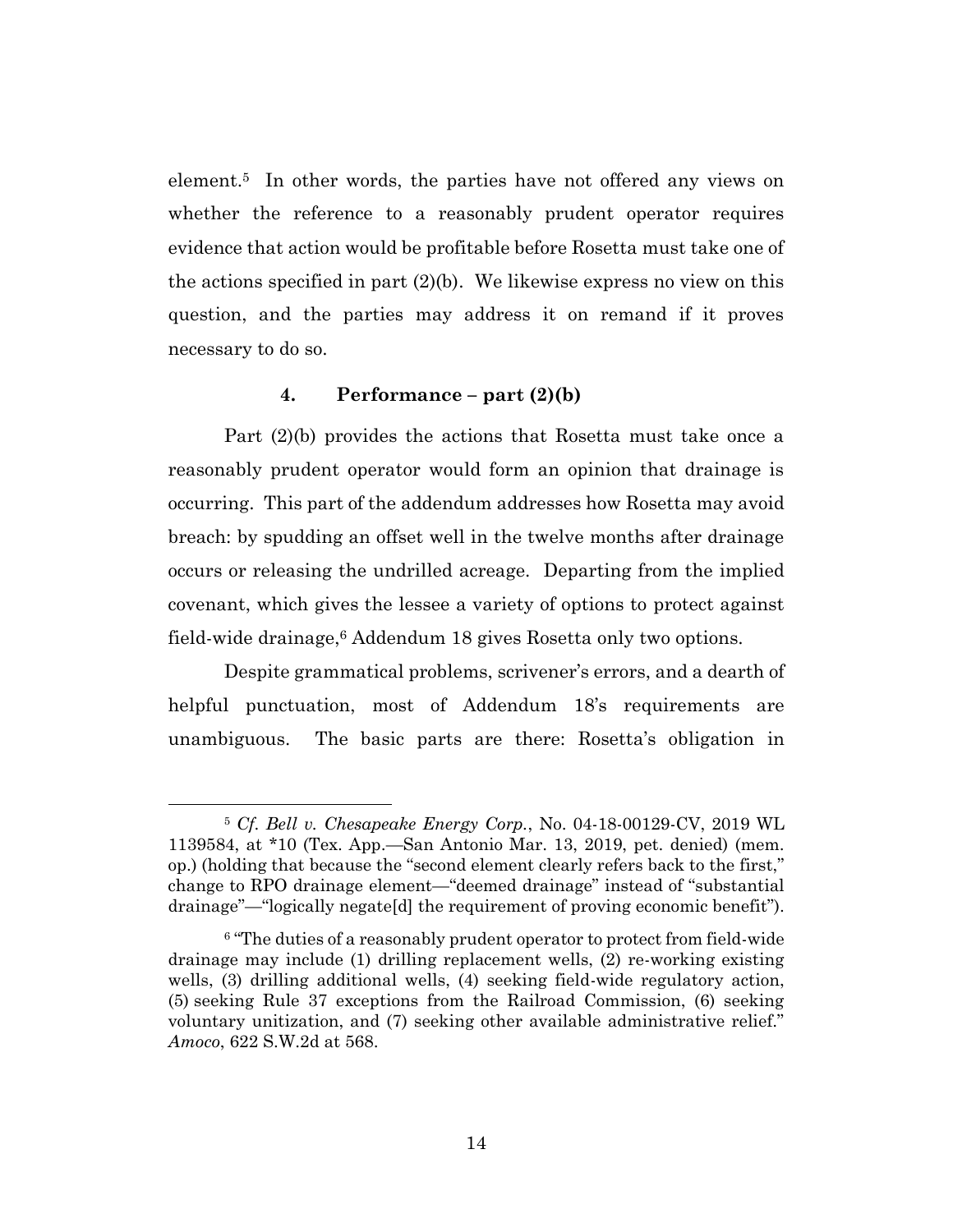part (1)(b) is triggered by a well drilled in one of the locations listed in part  $(1)(a)$ , and the standard that applies to Rosetta in part  $(2)(a)$ informs whether it must take one of the specified actions in part (2)(b) to avoid breach. As we discuss below, however, the relationship between parts  $(1)(a)$  and  $(1)(b)$  is not clear.

# **C. Addendum 18 is ambiguous because there are two reasonable interpretations regarding whether "drainage" in part (1)(b) is limited by part (1)(a).**

Having outlined how the unambiguous portions of Addendum 18 function, we come to the heart of the parties' dispute: whether the "drainage" that part (1)(b) obligates Rosetta to protect against is limited to drainage from a well listed in part  $(1)(a)$ . Rosetta and the Martins offer different interpretations of how parts (1)(a) and (1)(b) relate, and the prevailing interpretation will inform the outcome of the Martins' claim that Rosetta breached Addendum 18. For example, if Rosetta's obligation to protect against drainage in part (1)(b) extends to wells not listed in part (1)(a), and if the Martins can show that a reasonably prudent operator would have concluded the Simmons Well was draining the undrilled acreage and that Rosetta did not act as required by part (2)(b) within twelve months thereafter, then Rosetta breached the addendum. By contrast, if drainage in part (1)(b) may only come from a triggering well listed in part  $(1)(a)$ , then Rosetta did not breach the addendum because it need not protect against alleged drainage from the Simmons Well. We consider each interpretation in turn to determine whether it is reasonable.

*First*, the Martins argue that "drainage" in part (1)(b) is not limited by part  $(1)(a)$ . Under this interpretation, a part  $(1)(a)$  event—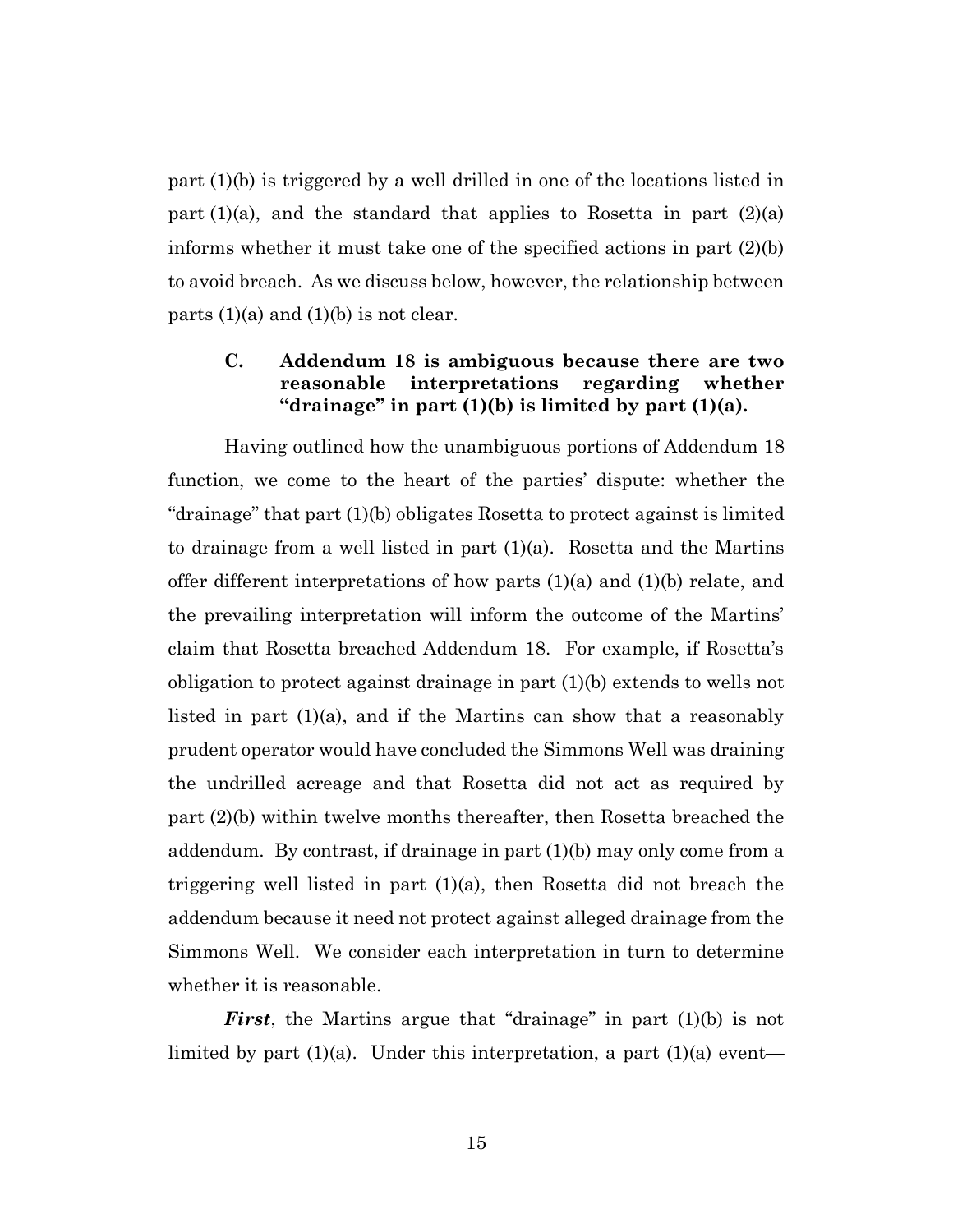the drilling of a qualifying well—would trigger Rosetta's obligation but not necessarily identify the source of the drainage. Thus, the drilling of the Martin well—which falls under part (1)(a)—would trigger Rosetta's obligation to protect against drainage of the "un-drilled acreage," and that obligation includes drainage from the Simmons Well even though it is not in a location listed in part  $(1)(a)$ .

This interpretation is reasonable because neither part (1)(a) nor part (1)(b) contains express language limiting Rosetta's drainage-protection obligation to a well in part (1)(a). Rather, the word "drainage" in (1)(b) is used without direct modification.

If the original parties to the addendum had wanted to obligate the lessee to protect only against drainage from wells identified in part  $(1)(a)$ , they could easily have done so. Parties commonly trigger the obligation to drill an offset well by identifying the location of a draining well, not merely a triggering well. *See* 4 PATRICK H. MARTIN & BRUCE M. KRAMER, WILLIAMS & MEYERS OIL AND GAS LAW § 671.3 (2020). In fact, Paragraph 5—the parties' previous, and superseded, express covenant—did just that. Paragraph 5 provided that "[i]n the event a well or wells producing oil or gas in paying quantities should be brought in on adjacent land and within 330 feet of *and draining* the leased premises, or land pooled therewith, Lessee agrees to drill such offset well or wells as a reasonably prudent operator would drill under the same or similar circumstances." (Emphasis added). Paragraph 5 thus expressly requires that the triggering well be a draining well. The language of Addendum 18 is different: it expressly negates the 330-foot limit, expands where the triggering well can be located to include the leased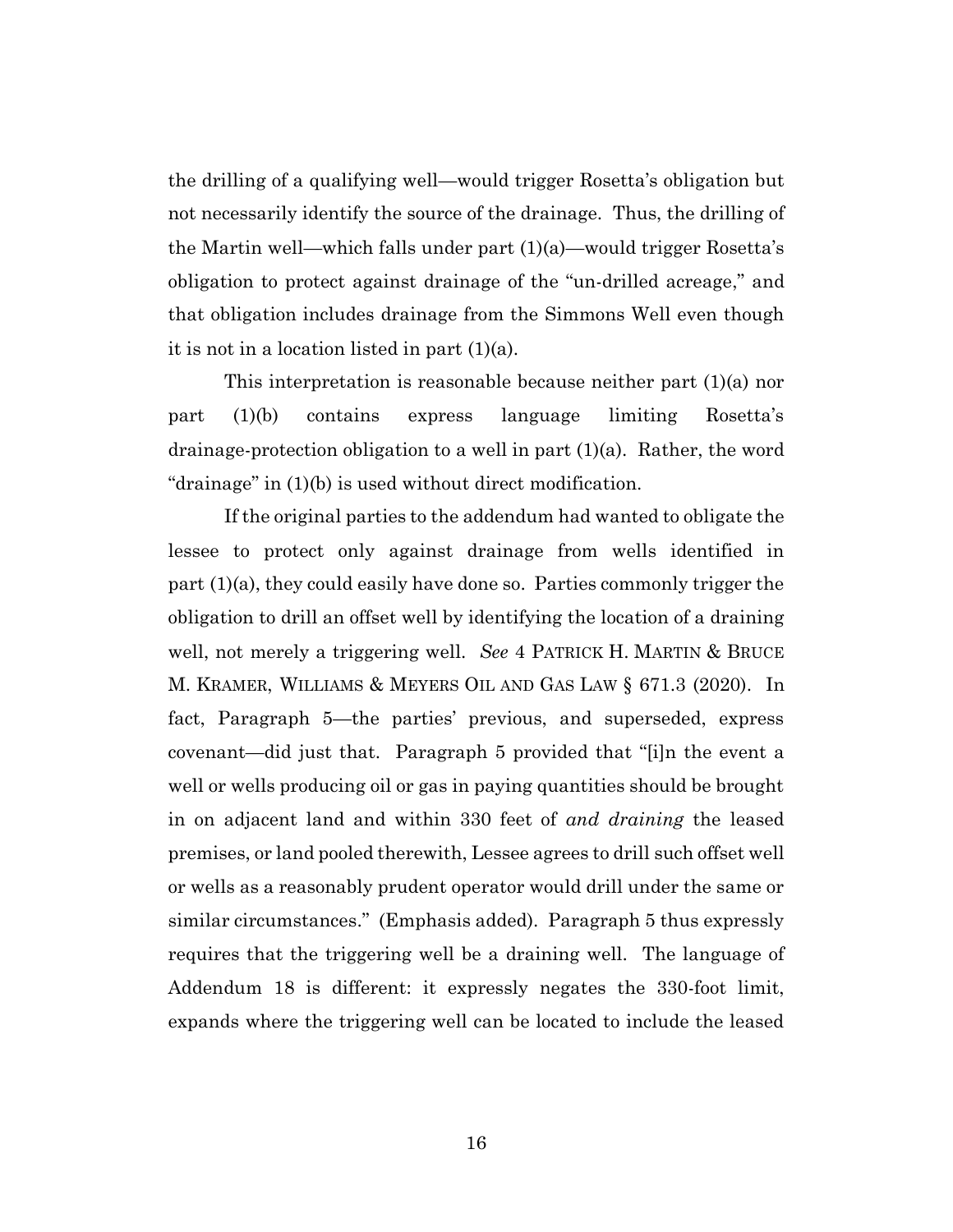premises and land pooled therewith, and deletes the requirements that the triggering well produce in paying quantities and drain the leased premises or land pooled therewith. It would be reasonable to conclude that Addendum 18 should not be read to contain language from Paragraph 5 that the parties agreed to change.

In addition, it would be reasonable to conclude that the parties intended the drilling of a well under part  $(1)(a)$  to signal that the lessee's obligation had begun, but not necessarily that drainage was occurring. Rosetta asks why "anyone in the Martins' shoes"—i.e., desiring general "protection from drainage to the south and southwest"—would "condition that protection on whether an entirely separate, non-draining well happened to have already been drilled elsewhere on their unit?" Perhaps the parties chose this limitation because until a well is drilled on the lease or unit, the lessee is more likely to be unaware of the threat of drainage from wells not adjoining the lease. Once the lessee has a well operating on the lease or unit, however, it is easier for it to notice such drainage.

Further support for the conclusion that the triggering and draining wells need not be the same comes from the parties' decision to allow a triggering well to be "on . . . the leased acreage," including the non-unitized southern portion of the Martin Lease. A triggering well on this "un-drilled acreage" could not drain itself, which suggests that the parties contemplated the possibility of separate triggering and draining wells.

Ultimately, under the Martins' interpretation, the covenant begins with the drilling of a well under part (1)(a) but is not breached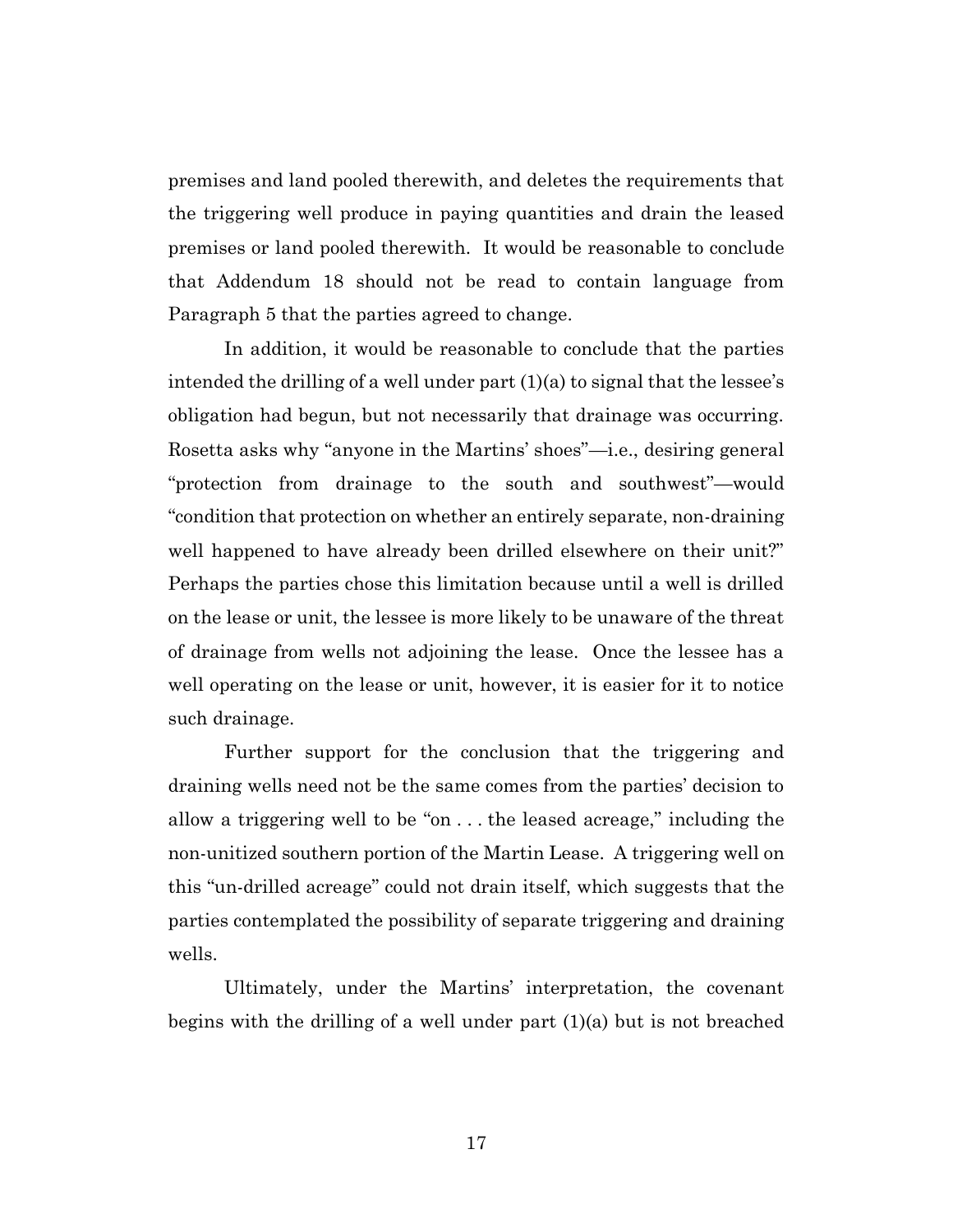until an RPO would conclude drainage is occurring under part (2)(a) and the lessee fails to take action under part  $(2)(b)$ .<sup>7</sup> We conclude that such an interpretation is reasonable.

*Second*, Rosetta argues that "drainage" must come from a well identified in part  $(1)(a)$ . Under this interpretation, a part  $(1)(a)$  event the drilling of a qualifying well—would both trigger Rosetta's obligation and identify the source of the drainage against which it must protect. Here, Rosetta's obligation to protect against drainage from the Simmons Well would not have arisen because that well does not fall under part  $(1)(a)$ .

This interpretation is also reasonable because Addendum 18 could be read to suggest that part  $(1)(b)$  is restricted by both parts  $(1)(a)$ and  $(2)(a)$ . Because part  $(1)(a)$  is a conditional clause, the drilling of a qualifying well must occur before part (1)(b), the main clause, goes into effect. It would be reasonable to conclude that the conditional clause informs the scope of the main clause, especially if it does not conflict with subsequent limiting language. As Rosetta argues, part (1)(a)

<sup>7</sup> If, on remand, the finder of fact agrees with the Martins' interpretation of Addendum 18, it may need to resolve additional fact issues regarding parts  $(2)(a)$  and  $(2)(b)$ . For example, as the record presently stands, the Martins have not proven conclusively under part (2)(a) that a reasonably prudent operator would have formed the opinion that drainage was occurring. And under part (2)(b), the Martins have not proven conclusively that Rosetta failed to drill such a well within twelve months thereafter. The record includes production logs for the Martin Well showing a decrease after the Simmons Well was drilled. But this evidence does not address other possible causes, or when a reasonably prudent operator would have formed the opinion that drainage was occurring.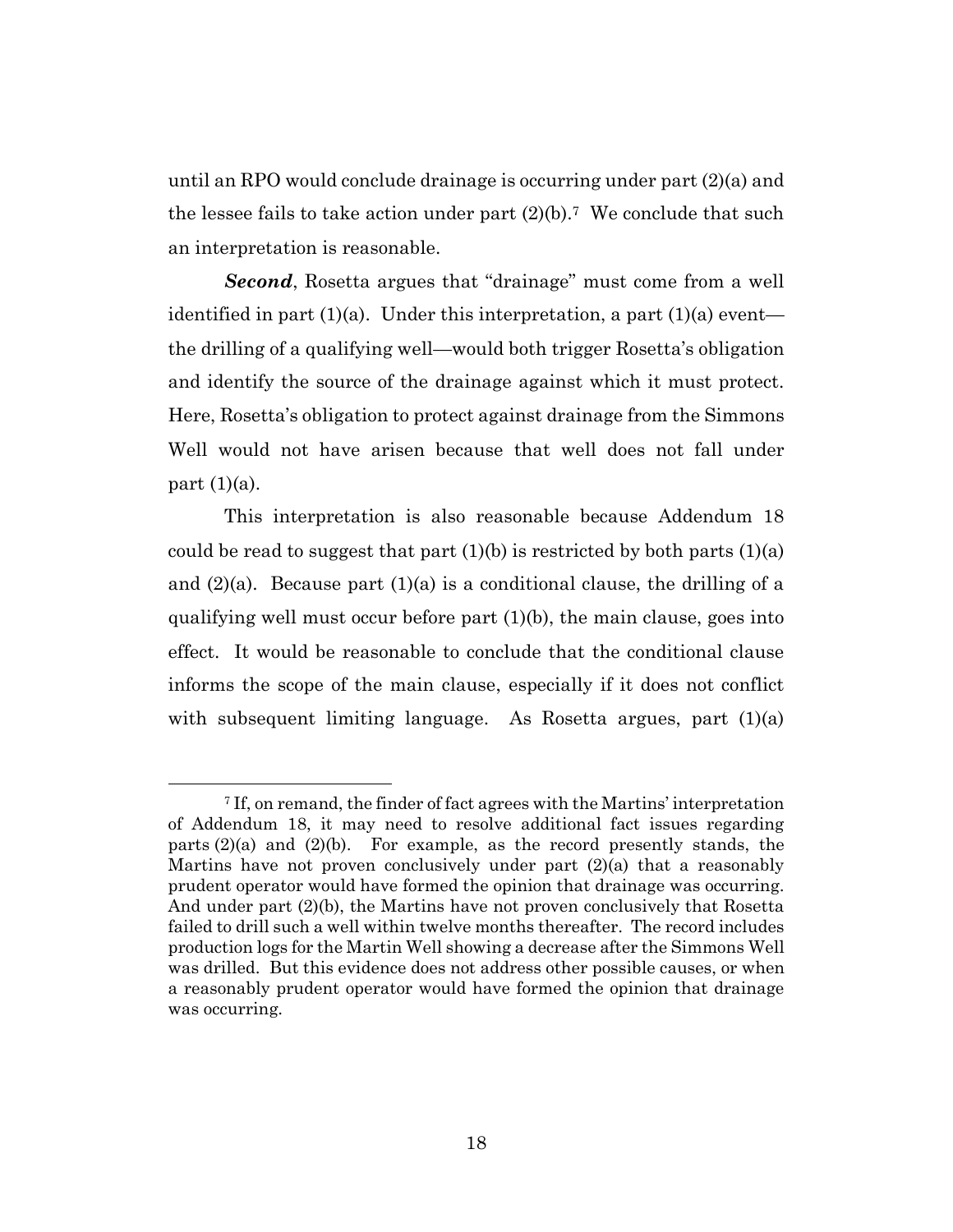references only a single "event" and "well." If part (1)(a) provides the condition under which Rosetta must protect against drainage, then that single event and well could reasonably be read to inform the scope of the obligation.

Interpreting part (1)(a) to provide a list of possible draining wells would not produce absurd results. It may seem counterintuitive, at first glance, to mandate protection against drainage from wells drilled on leased property, but parties may agree to prevent "internal drainage" where some lease acreage is unitized with non-lease acreage. *See* 4 WILLIAMS & MEYERS § 669.16. Here, because Rosetta's obligation is limited to drainage of the "un-drilled acreage," it would have been reasonable for the parties to include wells located on leased acreage in part (1)(a)—such as the Martin Well—because wells on the Martin Unit may have paid a smaller royalty.

Additionally, Rosetta's reading would not create conflict between the sections of Addendum 18 that inform "drainage"—parts (1)(a) and  $(2)(a)$ . Part  $(2)(a)$  tells us that a draining well under Addendum 18 is not defined by its distance from a particular area, as it was under the original Paragraph 5. But that is not to say that part (2)(a) does away with all proximity restrictions; the distance from which a reasonably prudent operator would conclude drainage is occurring is necessarily limited. And because part (1)(a)—under Rosetta's reading—would create a more restrictive limit on the location of draining wells, there is no conflict between the two provisions. Ultimately, it would be reasonable to conclude that the parties created a two-step system under which part (1)(a) describes a limited class of draining wells and the RPO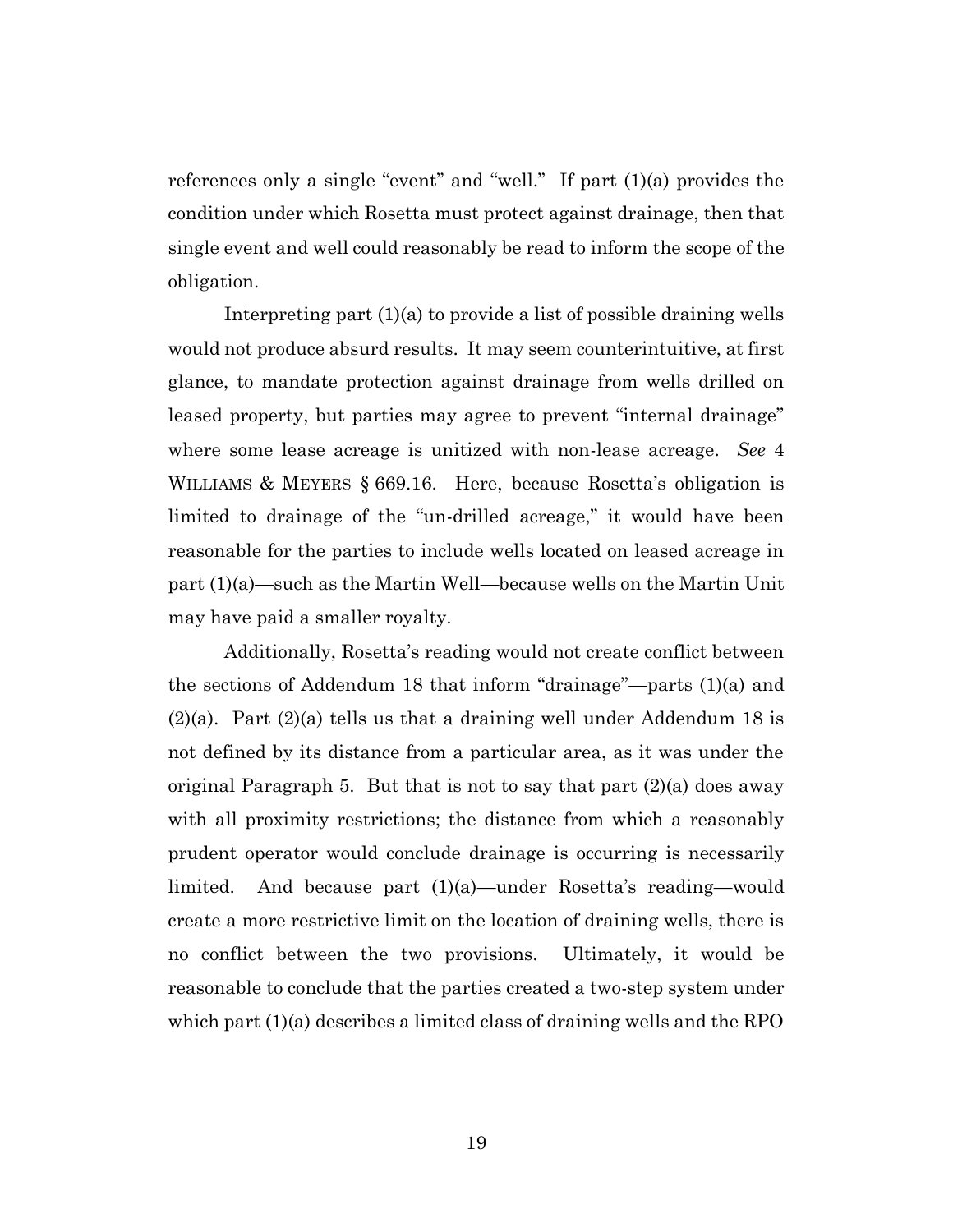standard provides a second check before the lessee would need to act on its obligation.<sup>8</sup>

Because we conclude that both interpretations are reasonable, a fact issue exists and summary judgment for any party was improper on the merits of the Martins' claim that Rosetta breached Addendum 18.

## **II. Res judicata does not bar the Martins' argument that drilling the Martin Well triggered an obligation to prevent drainage from the Simmons Well.**

Rosetta argues that it is nonetheless entitled to summary judgment on the Martins' claim of breach because it conclusively proved its affirmative defense of res judicata. In Rosetta's view, the Martins' argument that the Martin Well triggered Rosetta's duty to protect against drainage from the Simmons Well is barred because it could have

<sup>8</sup> If, on remand, the finder of fact agrees with Rosetta about the relationship between parts  $(1)(a)$  and  $(1)(b)$ , then it may need to resolve a subambiguity: whether Addendum 18 contains two separate obligations. The court of appeals construed Addendum 18 to contain two duties, one that requires the lessee to protect against drainage and another that requires spudding an offset well or releasing the acreage if an RPO concludes drainage is occurring. Under this two-duty construction, the first duty—contained in part (1)(b)—would obligate the lessee to protect against drainage only from wells identified in part  $(1)(a)$  but would arguably give the lessee the full range of options to protect against drainage under the implied covenant. By contrast, the second duty—contained in part (2)—would apply to any well from which an RPO would conclude drainage was occurring but would limit the lessee's options for compliance. This two-duty construction is not reasonable if part (1)(a) serves the function that the Martins' interpretation suggests. If the Martins are correct that part (1)(a) does not necessarily limit the source of drainage, then neither duty could be triggered without the other. But if Rosetta is correct that part (1)(a) describes the source of drainage from which it "shall protect" under part (1)(b), it may be necessary to determine whether part (2) contains a duty apart from that contained in part (1).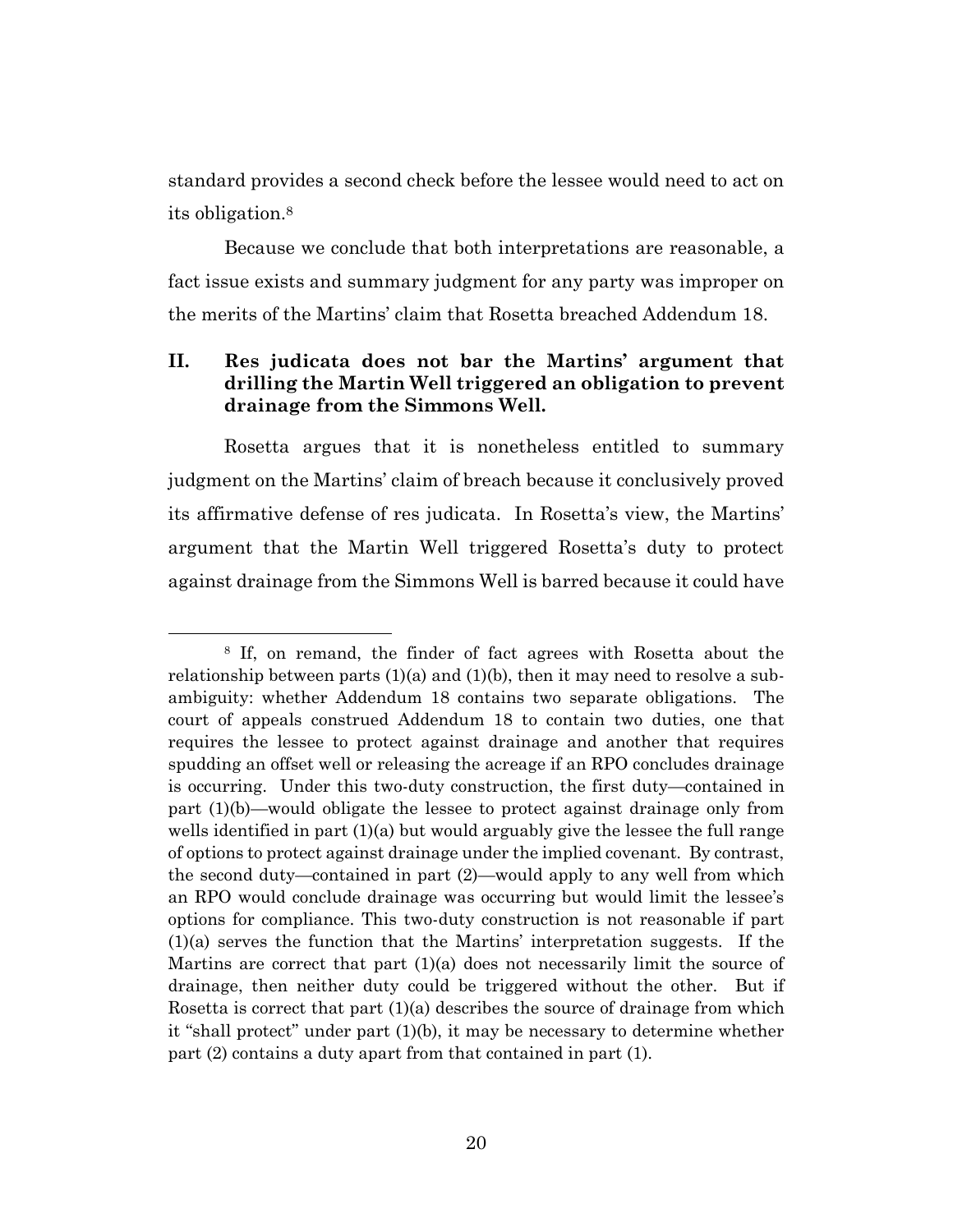been raised against Newfield in the trial court, but the court of appeals in *Newfield* held that it had not been preserved. We disagree for two reasons: res judicata does not apply between separate actions created by a trial-court severance, and Rosetta's challenge is to a new *argument* raised by the Martins, not a new claim.

The doctrine of res judicata, or claim preclusion, bars causes of action that have already been fully adjudicated or that, with the use of diligence, could have been brought in the prior suit. *Eagle Oil & Gas Co. v. TRO-X, L.P.*, 619 S.W.3d 699, 705 (Tex. 2021); *Barr v. Resol. Tr. Corp. ex rel. Sunbelt Fed. Sav.*, 837 S.W.2d 627, 628 (Tex. 1992). Res judicata requires proof of three elements: "(1) a prior final judgment on the merits by a court of competent jurisdiction; (2) identity of parties or those in privity with them; and (3) a second action based on the same claims as were raised or could have been raised in the first action." *Amstadt v. U.S. Brass Corp.*, 919 S.W.2d 644, 652 (Tex. 1996); *see also* 18A CHARLES ALAN WRIGHT & ARTHUR R. MILLER, FEDERAL PRACTICE AND PROCEDURE § 4404 (2d ed. 2002) ("Res judicata applies as between separate actions, not within the confines of a single action on trial or appeal."). Parties may be in privity if (1) they "control an action," (2) "their interests can be represented by a party to the action," or (3) they are "successors in interest." *Amstadt*, 919 S.W.2d at 653.

Though the severance of Newfield's summary judgment created a second action, *see Hall v. City of Austin*, 450 S.W.2d 836, 837–38 (Tex. 1970), and the Martins' attempt to raise the argument was unsuccessful in *Newfield*, claim preclusion does not apply for two independent reasons.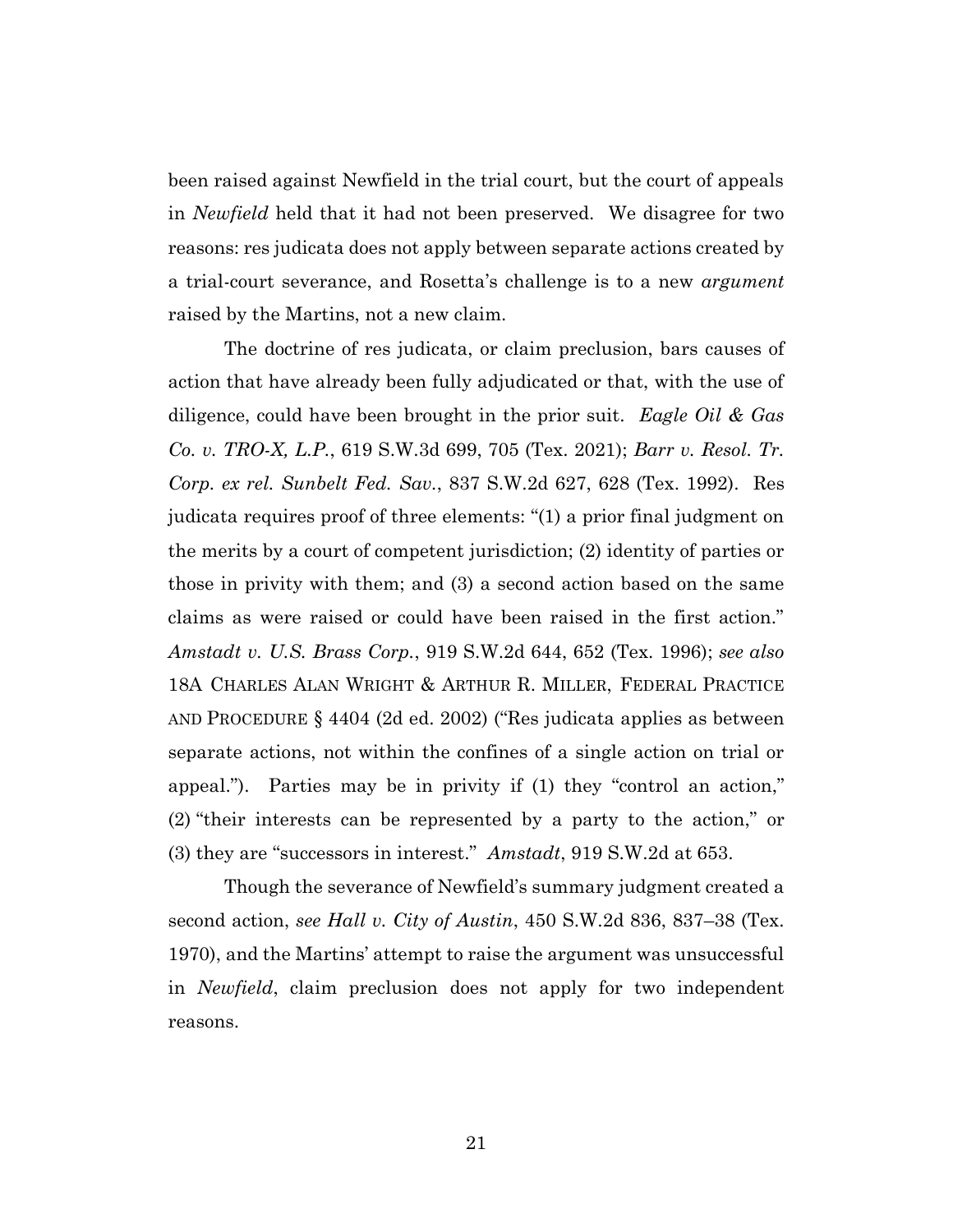First, this case began as a single action against both Rosetta and Newfield, and the Martins' claims against Rosetta were raised in that action. We have recognized—as a "logical corollary" to the general rule—that "the res judicata effects of an action cannot preclude litigation of claims that a trial court explicitly separates or severs from that action." *Van Dyke v. Boswell, O'Toole, Davis & Pickering*, 697 S.W.2d 381, 384 (Tex. 1985) (holding that, where trial court granted separate trials for intervention claim and malpractice counterclaim, judgment in first action did not have a res judicata effect on second); *Morrison v. St. Anthony Hotel*, 295 S.W.2d 246, 249 (Tex. App.—San Antonio 1956, writ ref'd n.r.e.) (concluding that prior severed appeal was not res judicata because third party was not part of appeal); *see also Law Offices of Robert D. Wilson v. Tex. Univest-Frisco, Ltd.*, 291 S.W.3d 110, 114 (Tex. App.—Dallas 2009, no pet.) ("The actions taken in the initial suit had no effect on the new cause, which had been severed by the trial court.").

Indeed, the reasons why a severance was permissible here confirm that the elements of res judicata are not met. One reason is that Newfield and Rosetta are not in privity. Neither Rosetta nor Newfield controlled the other, neither succeeded in interest from the other, and neither held the same interests with respect to the Martin Lease or Martin Unit. The Martins' claims against each party were also somewhat different, as Rosetta alone held a leasehold interest in the non-unitized southern portion of the Martin Lease. In addition, Rosetta was not a party to the *Newfield* appeal and the claims against it were not fully adjudicated. *See Morrison*, 295 S.W.2d at 249.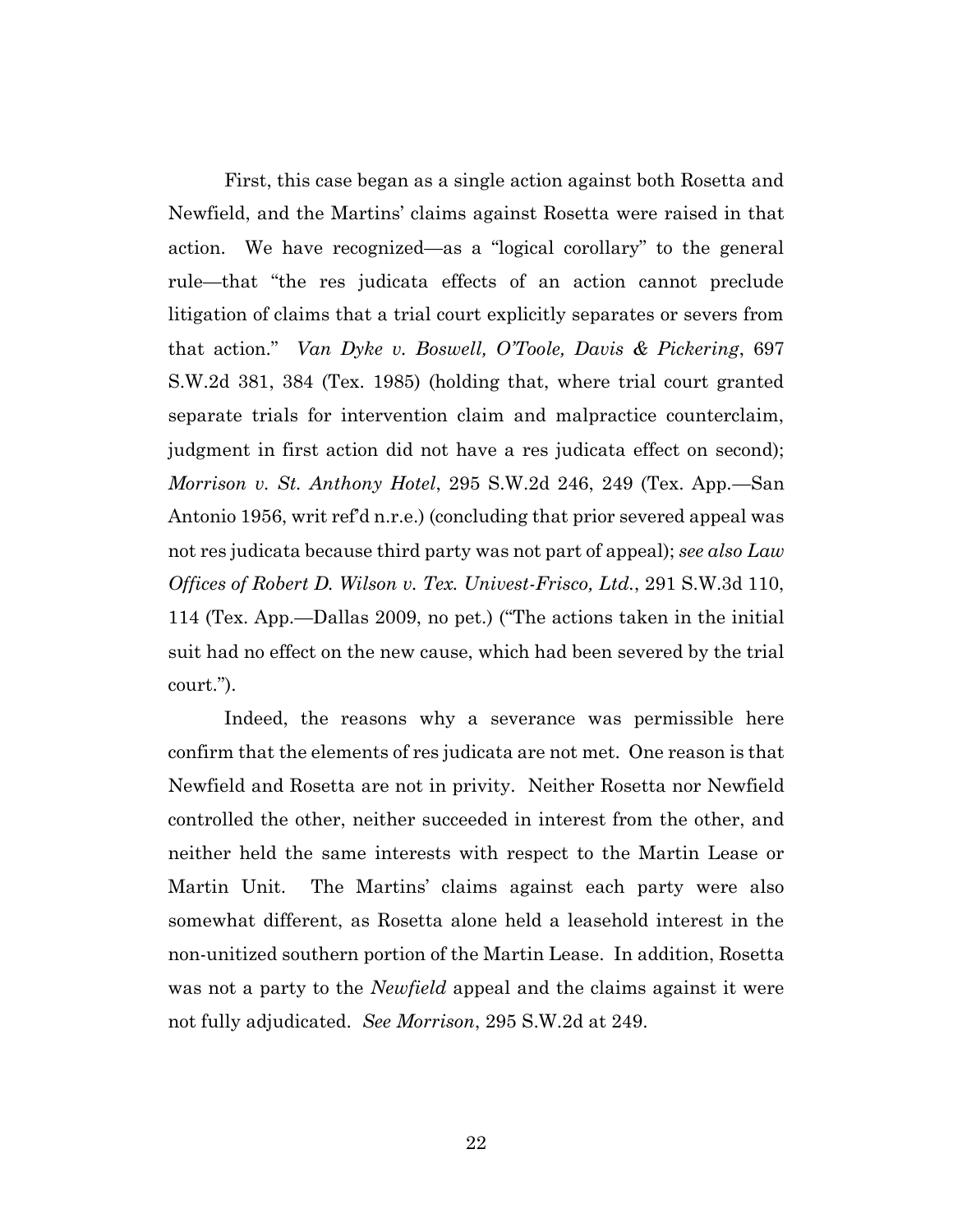Second, and independently, Rosetta's res judicata defense fails because Rosetta does not seek to preclude the Martins' *claim*, but rather an issue the Martins have raised in support of that claim. Res judicata applies to claims, not issues. The basic nature of the Martins' claim that Rosetta and Newfield breached Addendum 18 has not changed; the Martins simply added a new argument (with the trial court's permission) regarding why Addendum 18 was triggered. *See Barr*, 837 S.W.2d at 628–29 (differentiating between issue and claim preclusion and concluding that alleged failure to bring "all theories of liability in one suit" constituted defense of claim preclusion).

For these reasons, Rosetta is not entitled to a take-nothing judgment on the Martins' claim of breach based on res judicata.

# **III. The court of appeals erred by reversing Rosetta's summary judgment as to the Martins' tort and statutory claims.**

Finally, Rosetta argues that the court of appeals erroneously reversed its entire summary judgment because the Martins failed to challenge Rosetta's independent grounds for granting summary judgment on the Martins' tort and statutory claims. We agree. Rosetta sought summary judgment on the Martins' tort claims under the economic-loss rule and on their Theft Liability Act claim on the ground that Rosetta did not benefit from the Simmons Well. The Martins did not challenge either ground on appeal.

An appellate court may not reverse a trial court's judgment without properly assigned error. *Cent. Educ. Agency v. Burke*, 711 S.W.2d 7, 8 (Tex. 1986) (per curiam). When a trial court's order granting summary judgment does not specify the grounds on which its order is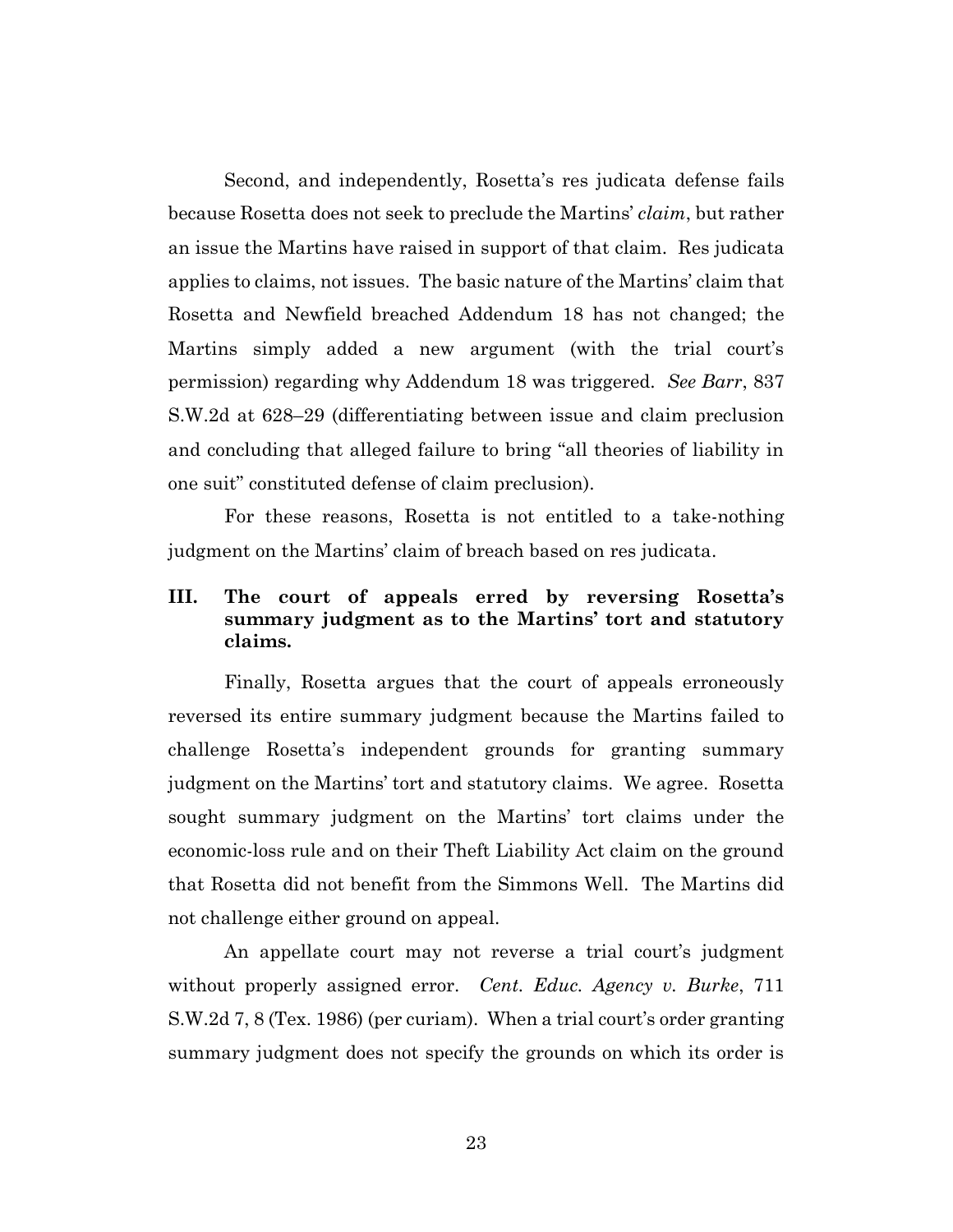based, the appealing party must negate each ground upon which the judgment could have been based. *Malooly Bros. v. Napier*, 461 S.W.2d 119, 120–21 (Tex. 1970); *Jarvis v. Rocanville Corp.*, 298 S.W.3d 305, 313 (Tex. App.—Dallas 2009, pet. denied).

A party may negate each ground by raising separate issues "or asserting a general issue that the trial court erred in granting summary judgment and within that issue providing argument negating all possible grounds upon which summary judgment could have been granted." *Jarvis*, 298 S.W.3d at 313; *Tweedell v. Hochheim Prairie Farm Mut. Ins. Ass'n*, 1 S.W.3d 304, 309 (Tex. App.—Corpus Christi–Edinburg 1999, no pet.) (affirming trial court's summary judgment on grounds not challenged "(1) by a separate [issue] or (2) by argument and citation to authority under" a broader issue).

A general statement that "the trial court erred by granting [the movant's] motion for summary judgment" may be sufficient to allow argument on all possible grounds that the summary judgment motion was granted, *Plexchem Int'l, Inc. v. Harris Cnty. Appraisal Dist.*, 922 S.W.2d 930, 931 (Tex. 1996) (per curiam), but if a party does not brief those arguments to the court of appeals, the court of appeals cannot properly reverse summary judgment on those grounds. *Malooly Bros.*, 461 S.W.2d at 121; *see also* TEX. R. APP.P. 38.1(i) ("The [appellant's] brief must contain a clear and concise argument for the contentions made, with appropriate citations to authorities and to the record.").

Applying these principles here, we examine the Martins' causes of action, the grounds on which Rosetta moved for summary judgment, and whether the Martins attacked each of those grounds in their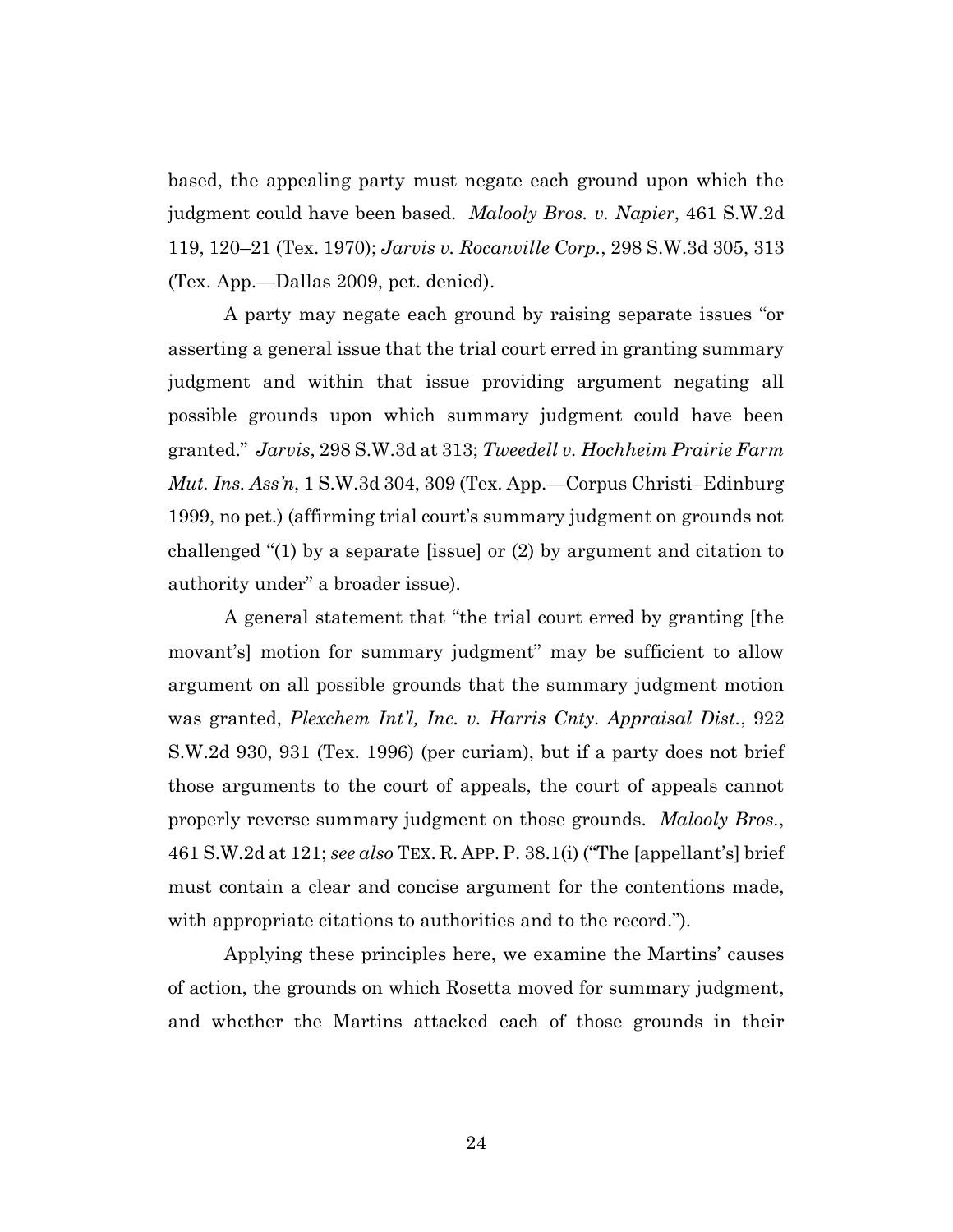court-of-appeals briefing. These sources show that the court of appeals erroneously reversed Rosetta's summary judgment as to the Martins' tort and statutory claims.

In their second amended petition, the Martins alleged a breach-of-contract cause of action and several tort causes of action, including common-law fraud, negligence, negligent misrepresentation, conversion, mineral trespass, breach of fiduciary duty, and fraudulent concealment. They also alleged a statutory claim for violation of the Theft Liability Act.

In its motion for summary judgment, Rosetta challenged all these claims. On the tort claims, Rosetta first argued that each of the Martins' tort claims were barred by the economic loss rule. Rosetta then argued, in the alternative, that the Martins' tort claims failed because no duty existed in contract. Then, as to the Theft Liability Act claim and some of the other claims, Rosetta argued that they failed as a matter of law because it obtained no benefit from the Simmons Well, which was the alleged draining well. Without identifying specific grounds, the trial court granted summary judgment for Rosetta on all the Martins' claims.

We conclude that Rosetta's economic-loss-rule and no-benefit grounds for summary judgment were independent of its breach-of-contract grounds, and thus the Martins needed to challenge those grounds separately in the court of appeals. To determine whether a plaintiff's tort claim sounds in contract under the economic loss rule, we look at whether the loss is to "the subject of the contract." *LAN/STV v. Martin K. Eby Constr. Co.*, 435 S.W.3d 234, 242 (Tex. 2014); *see also Jim Walter Homes, Inc. v. Reed*, 711 S.W.2d 617, 618 (Tex. 1986). This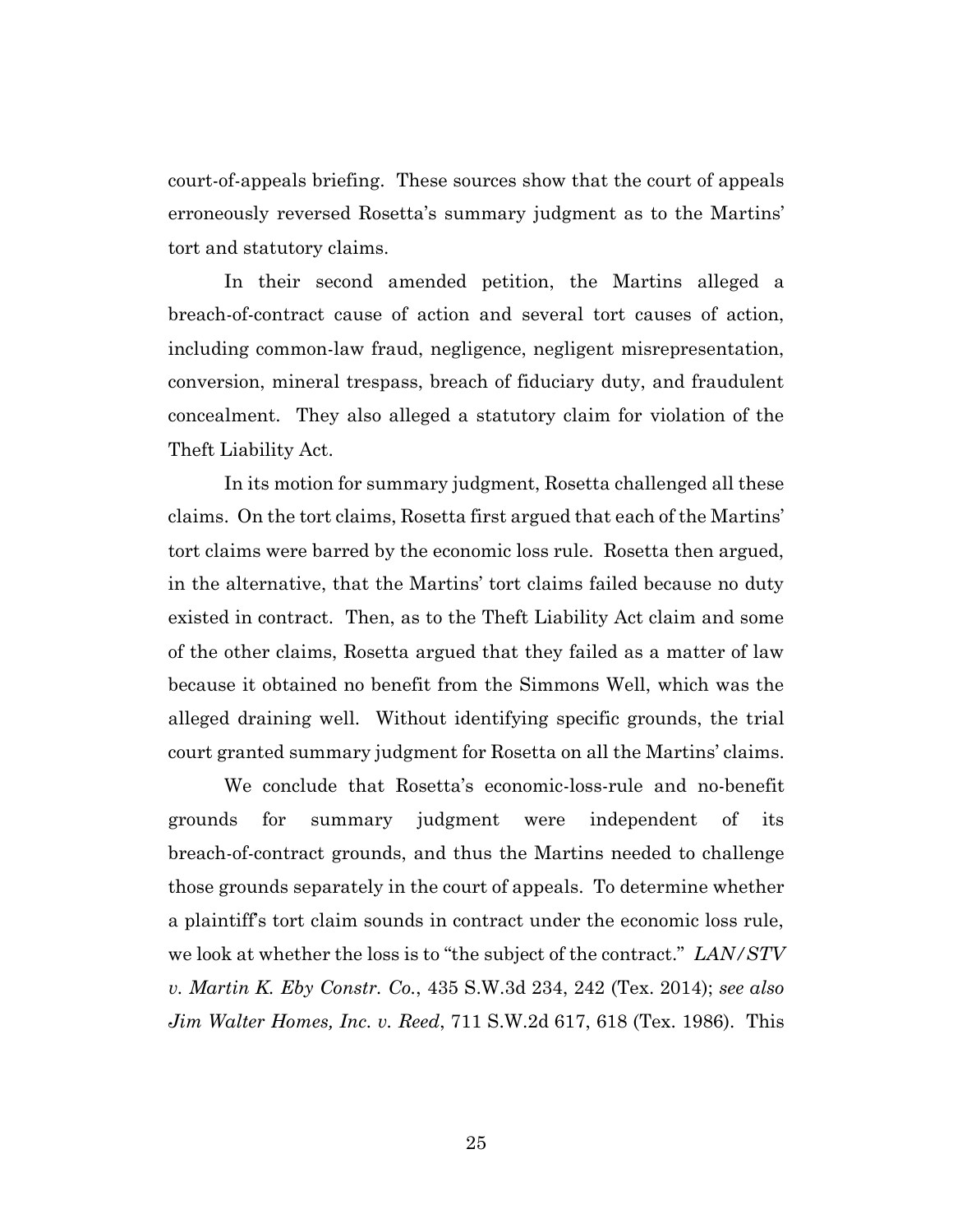is a separate inquiry from whether Rosetta can defeat the Martins' claim for breach of contract. Similarly, whether Rosetta benefited from the Simmons Well is a separate inquiry.

In their court-of-appeals briefing, the Martins' substantive arguments related only to Rosetta's contractual obligations under Addendum 18. There were no citations or authorities related to their tort or statutory causes of action or to Rosetta's economic-loss-rule defense. At most, the Martins make broad statements challenging the sufficiency of Rosetta's summary judgment evidence, such as "Rosetta did not show that they are entitled to a judgment as a matter of law." Such a statement is not sufficient to challenge Rosetta's economic-loss-rule ground for summary judgment on the tort claims or its no-benefit ground for summary judgment on the Theft Liability Act claim. *See Jarvis*, 298 S.W.3d at 313.

Because the Martins did not challenge each independent ground on which the trial court could have based its summary judgment on the tort and statutory claims, the trial court's take-nothing judgment on those claims should stand. The court of appeals improperly reversed the trial court's judgment in its entirety.

## **CONCLUSION**

For these reasons, we hold that Addendum 18 is ambiguous regarding whether the source of "drainage" in part (1)(b) is limited to the well locations listed in part  $(1)(a)$ . Therefore, a fact issue remains on the Martins' claim for breach of the lease, and summary judgment is not proper for either party. We also hold that the Martins' argument that drilling the Martin Well triggered Rosetta's obligation to prevent